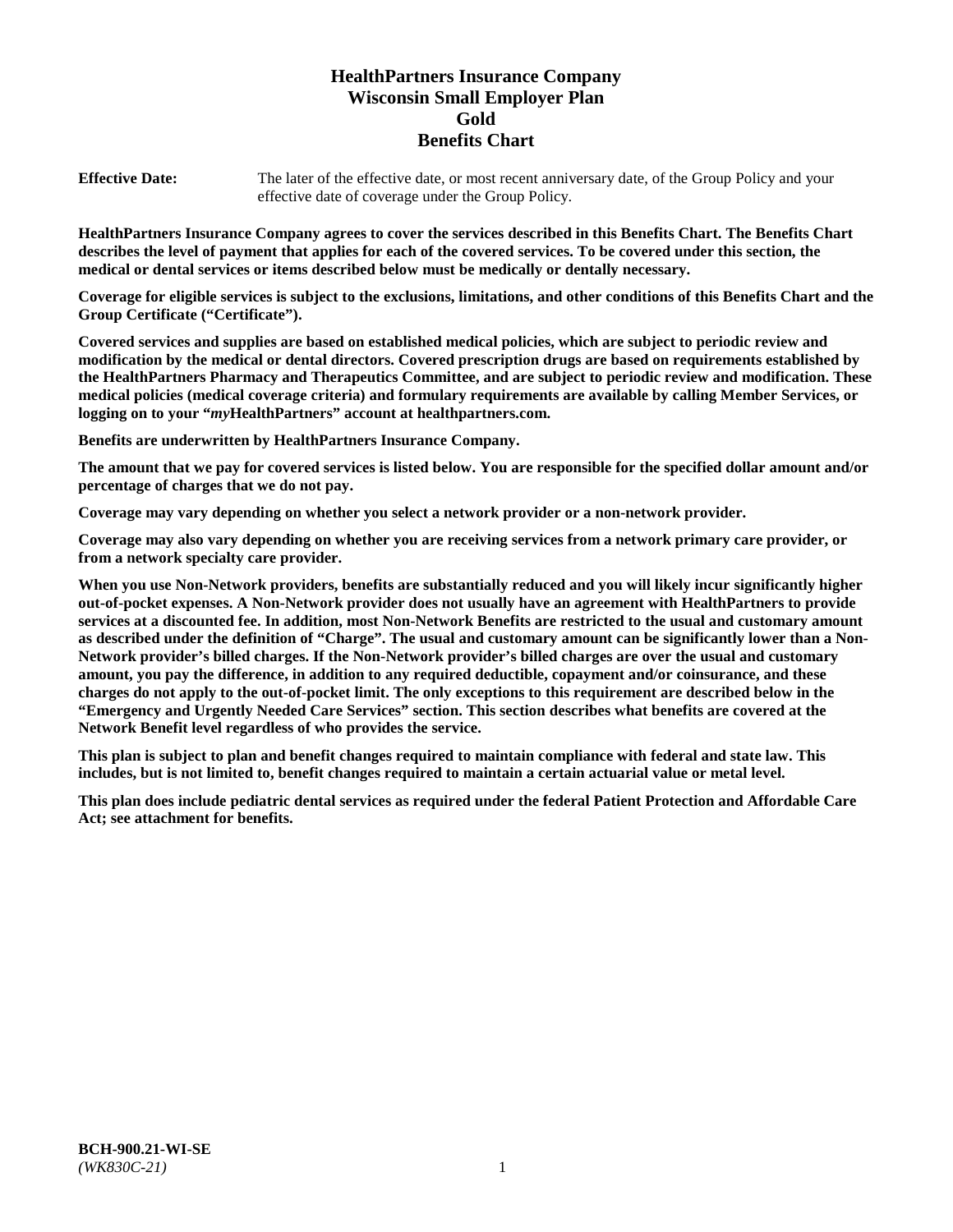# **These definitions apply to this Benefits Chart. They also apply to the Certificate.**

| <b>Biosimilar Drug:</b> | A prescription drug, approved by the Food and Drug Administration (FDA), that the FDA has<br>determined is biosimilar to and interchangeable with a biological brand name drug. Biosimilar<br>drugs are not considered generic drugs and are not covered under the generic drug benefit.                                                                                                                                                                                                                                                                                                                                                     |
|-------------------------|----------------------------------------------------------------------------------------------------------------------------------------------------------------------------------------------------------------------------------------------------------------------------------------------------------------------------------------------------------------------------------------------------------------------------------------------------------------------------------------------------------------------------------------------------------------------------------------------------------------------------------------------|
| <b>Brand Name Drug:</b> | A prescription drug, approved by the Food and Drug Administration (FDA), that is manufactured,<br>sold, or licensed for sale under a trademark by the pharmaceutical company that originally<br>researched and developed the drug. Brand name drugs have the same active-ingredient formula as<br>the generic version of the drug. However, generic drugs are manufactured and sold by other drug<br>manufacturers and are generally not available until after the patent on the brand name drug has<br>expired. A few brand name drugs may be covered at the generic drug benefit level if this is<br>indicated on the formulary.           |
| <b>Calendar Year</b>    | This is the 12-month period beginning 12:01 A.M. Central Time, on January 1, and ending 12:00<br>A.M. Central Time of the next following December 31.                                                                                                                                                                                                                                                                                                                                                                                                                                                                                        |
| <b>Charge:</b>          | For covered services delivered by a network provider, this is the provider's discounted fee for a<br>given medical/surgical service, procedure or item.                                                                                                                                                                                                                                                                                                                                                                                                                                                                                      |
|                         | For covered services delivered by non-network providers, a contracted rate may apply if such<br>arrangement is available to HealthPartners.                                                                                                                                                                                                                                                                                                                                                                                                                                                                                                  |
|                         | For the usual and customary charge for covered services delivered by non-network providers, our<br>payment is calculated using one of the following options to be determined at HealthPartners'<br>discretion: 1) a percentage of the Medicare fee schedule; 2) a comparable schedule if the service is<br>not on the Medicare fee schedule; or 3) a commercially reasonable rate for such service.                                                                                                                                                                                                                                          |
|                         | The usual and customary charge is the maximum amount allowed that we consider in the<br>calculation of the payment of charges incurred for certain covered services. You must pay for any<br>charges above the usual and customary charge, and they do not apply to the out-of-pocket limit.                                                                                                                                                                                                                                                                                                                                                 |
|                         | A charge is incurred for covered ambulatory medical and surgical services, on the date the service<br>or item is provided. A charge is incurred for covered inpatient services, on the date of admission to<br>a hospital. To be covered, a charge must be incurred on or after your effective date and on or<br>before the termination date.                                                                                                                                                                                                                                                                                                |
| Copayment/Coinsurance:  | The specified dollar amount, or percentage, of charges incurred for covered services, which we do<br>not pay, but which you must pay, each time you receive certain medical services, procedures or<br>items. Our payment for those covered services or items begins after the copayment or coinsurance<br>is satisfied. Covered services or items requiring a copayment or coinsurance are specified in this<br>Benefits Chart.                                                                                                                                                                                                             |
|                         | For services provided by a network provider:<br>An amount which is listed as a flat dollar copayment is applied to a network provider's discounted<br>charge for a given service. However, if the network provider's discounted charge for a service or<br>item is less than the flat dollar copayment, you will pay the network provider's discounted charge.<br>An amount which is listed as a percentage of charges or coinsurance is based on the network<br>provider's discounted charges, calculated at the time the claim is processed, which may include an<br>agreed upon fee schedule rate for case rate or withhold arrangements. |
|                         | For services provided by a non-network provider:<br>Any copayment or coinsurance is applied to the lesser of the provider's charges or the usual and<br>customary charge for a service.                                                                                                                                                                                                                                                                                                                                                                                                                                                      |
|                         | A copayment or coinsurance is due at the time a service is provided, or when billed by the<br>provider. The copayment or coinsurance applicable for a scheduled visit with a HealthPartners<br>network provider will be collected for each visit, late cancellation and failed appointment.                                                                                                                                                                                                                                                                                                                                                  |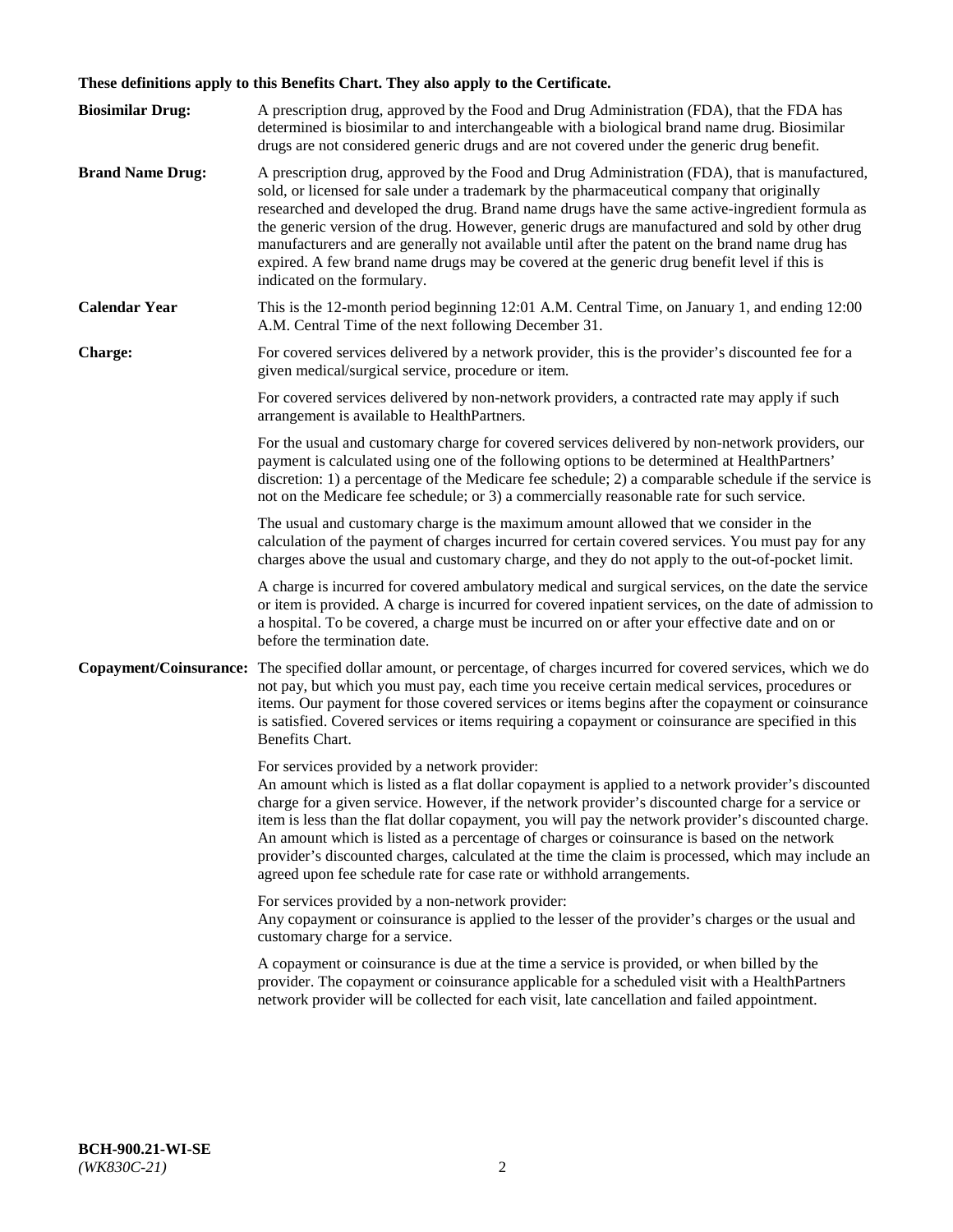| Deductible:                                | The specified dollar amount of charges incurred for covered services, which we do not pay, but an<br>enrollee or a family has to pay first in a calendar year. Our payment for those services or items<br>begins after the deductible is satisfied. For network providers, the amount of the charges that apply<br>to the deductible are based on the network provider's discounted charges, calculated at the time<br>the claim is processed, which may include an agreed upon fee schedule rate for case rate or<br>withhold arrangements. For non-network providers, the amount of charges that apply to the<br>deductible are the lesser of the provider's charges or the usual and customary charge for a service. |
|--------------------------------------------|-------------------------------------------------------------------------------------------------------------------------------------------------------------------------------------------------------------------------------------------------------------------------------------------------------------------------------------------------------------------------------------------------------------------------------------------------------------------------------------------------------------------------------------------------------------------------------------------------------------------------------------------------------------------------------------------------------------------------|
|                                            | Any amounts paid or reimbursed by a third party, including but not limited to: point of service<br>rebates, manufacturer coupons, manufacturer debits cards or other forms of direct reimbursement<br>to an Insured for a product or service, will not apply toward your deductible, to the extent<br>permitted under state and federal law.                                                                                                                                                                                                                                                                                                                                                                            |
|                                            | Your plan has an embedded deductible. This means once an Insured meets the individual<br>deductible, the plan begins paying benefits for that person. If two or more members of the family<br>meet the family deductible, the plan begins paying benefits for all members of the family,<br>regardless of whether each Insured has met the individual deductible. However, an Insured may<br>not contribute more than the individual deductible toward the family deductible.                                                                                                                                                                                                                                           |
|                                            | All services are subject to the deductible unless otherwise indicated below in this Benefits Chart.                                                                                                                                                                                                                                                                                                                                                                                                                                                                                                                                                                                                                     |
| Formulary:                                 | This is a current list, which may be revised from time to time, of prescription drugs, medications,<br>equipment and supplies covered by us as indicated in this Benefits Chart which are covered at the<br>highest benefit level. Some drugs on the formulary may require prior authorization to be covered<br>as formulary drugs. The formulary, and information on drugs that require prior authorization, are<br>available by calling Member Services, or logging on to your "myHealthPartners" account at<br>healthpartners.com.                                                                                                                                                                                   |
| <b>Generic Drug:</b>                       | A prescription drug, approved by the Food and Drug Administration (FDA), that the FDA has<br>determined is comparable to a brand name drug product in dosage form, strength, route of<br>administration, quality, intended use and documented bioequivalence. Generally, generic drugs<br>cost less than brand name drugs. Some brand name drugs may be covered at the generic drug<br>benefit level if this is indicated on the formulary.                                                                                                                                                                                                                                                                             |
| <b>Lifetime Maximum</b><br><b>Benefit:</b> | The specified coverage limit actually paid by us for services and/or charges incurred by you for any<br>given procedure or diagnosis. Payment of benefits under this Benefits Chart ceases when that lifetime<br>maximum benefit is reached. You have to pay for any subsequent charges.                                                                                                                                                                                                                                                                                                                                                                                                                                |
| <b>Non-Formulary Drug:</b>                 | This is a prescription drug, approved by the Food and Drug Administration (FDA), that is not on<br>the formulary, is medically necessary and is not investigative or experimental or otherwise<br>excluded under the Certificate.                                                                                                                                                                                                                                                                                                                                                                                                                                                                                       |
|                                            | Out-of-Pocket Expenses: You pay the specified copayments/coinsurance and deductibles applicable for particular services,<br>subject to the out-of-pocket limit described below. These amounts are in addition to the monthly<br>premium payments.                                                                                                                                                                                                                                                                                                                                                                                                                                                                       |
| <b>Out-of-Pocket Limit:</b>                | You pay the copayments/coinsurance and deductibles for covered services, to the individual or<br>family out-of-pocket limit. Thereafter we cover 100% of the charges incurred for all other covered<br>services, for the rest of the calendar year. You pay amounts greater than the out-of-pocket limit if<br>you exceed any lifetime maximum benefit or any visit or day limits.                                                                                                                                                                                                                                                                                                                                      |
|                                            | Non-Network Benefits above the usual and customary charge (see definition of charge above) do<br>not apply to the out-of-pocket limit.                                                                                                                                                                                                                                                                                                                                                                                                                                                                                                                                                                                  |
|                                            | Non-Network Benefits for transplant surgery do not apply to the out-of-pocket limit.                                                                                                                                                                                                                                                                                                                                                                                                                                                                                                                                                                                                                                    |
|                                            | Any amounts paid or reimbursed by a third party, including but not limited to: point of service<br>rebates, manufacturer coupons, manufacturer debit cards or other forms of direct reimbursement to<br>an Insured for a product or service, will not apply as an out-of-pocket expense, to the extent<br>permitted under state and federal law.                                                                                                                                                                                                                                                                                                                                                                        |
|                                            | You are responsible to keep track of the out-of-pocket expenses. Contact Member Services for<br>assistance in determining the amount paid by the enrollee for specific eligible services received.<br>Claims for reimbursement under the out-of-pocket limit provisions are subject to the same time<br>limits and provisions described under the "Claims Provisions" section of the Certificate.                                                                                                                                                                                                                                                                                                                       |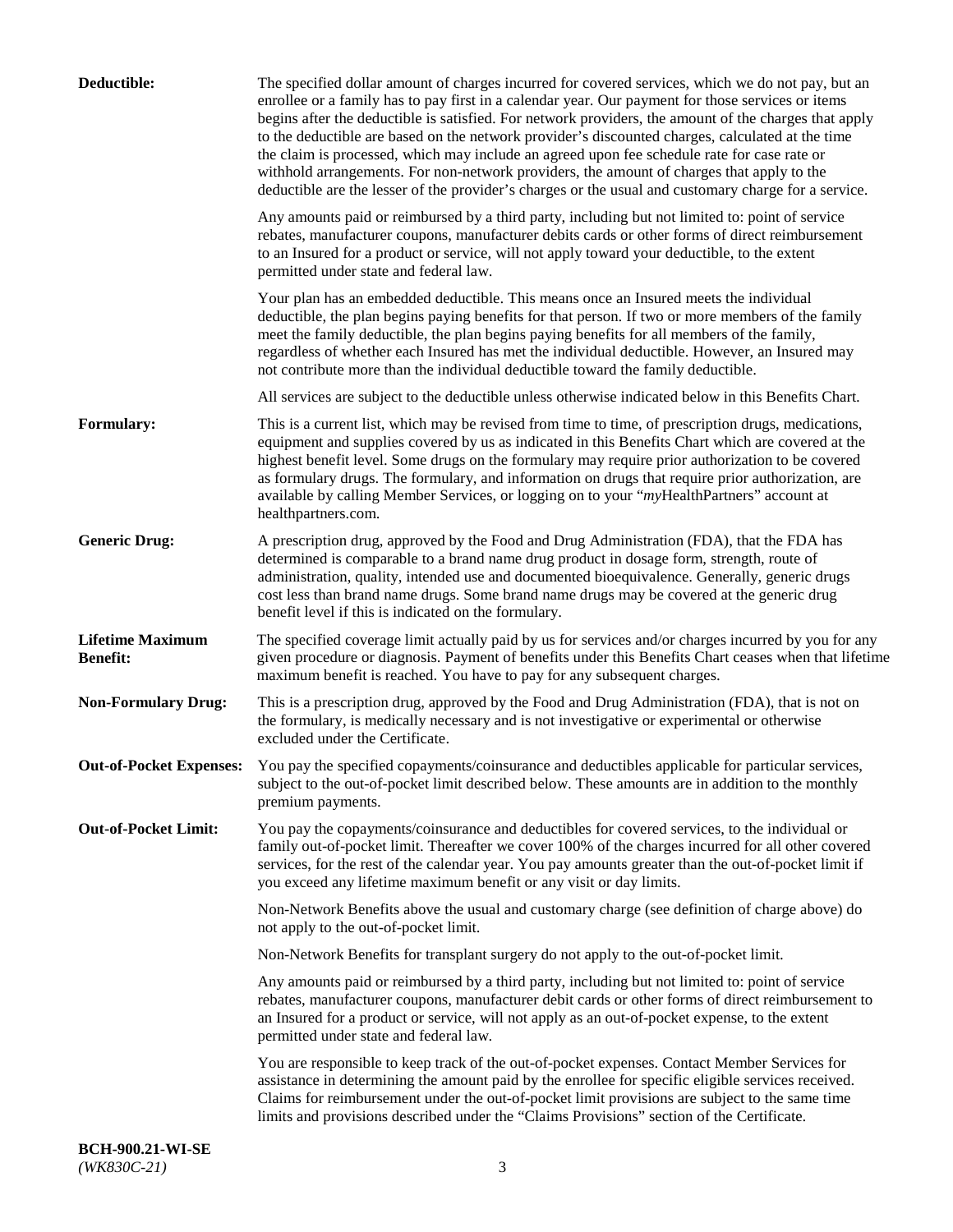|                             | Primary Care Providers: These are providers in the following categories: Family Practice, General Practice, Internal<br>Medicine, Pediatrics, Adolescent Medicine, Adult Medicine and Geriatrics.                                                                                                                                                                                                                                                                                                                                     |
|-----------------------------|---------------------------------------------------------------------------------------------------------------------------------------------------------------------------------------------------------------------------------------------------------------------------------------------------------------------------------------------------------------------------------------------------------------------------------------------------------------------------------------------------------------------------------------|
|                             | <b>Specialty Care Providers:</b> These are providers who are not in the following categories: Family Practice, General Practice,<br>Internal Medicine, Pediatrics, Adolescent Medicine, Adult Medicine and Geriatrics.                                                                                                                                                                                                                                                                                                                |
| <b>Specialty Drug List:</b> | This is a current list, which may be revised from time to time, of prescription drugs, medications,<br>equipment and supplies, which are typically bio-pharmaceuticals. The purpose of a specialty drug<br>list is to facilitate enhanced monitoring of complex therapies used to treat specific conditions.<br>Specialty drugs are covered by us as indicated in this Benefits Chart. The specialty drug list is<br>available by calling Member Services, or logging on to your "myHealthPartners" account at<br>healthpartners.com. |
| virtuwell:                  | This is an online service that you may use to receive a diagnosis and treatment for certain routine<br>conditions, such as a cold and flu, ear pain and sinus infections. You may access the virtuwell<br>website at virtuwell.com.                                                                                                                                                                                                                                                                                                   |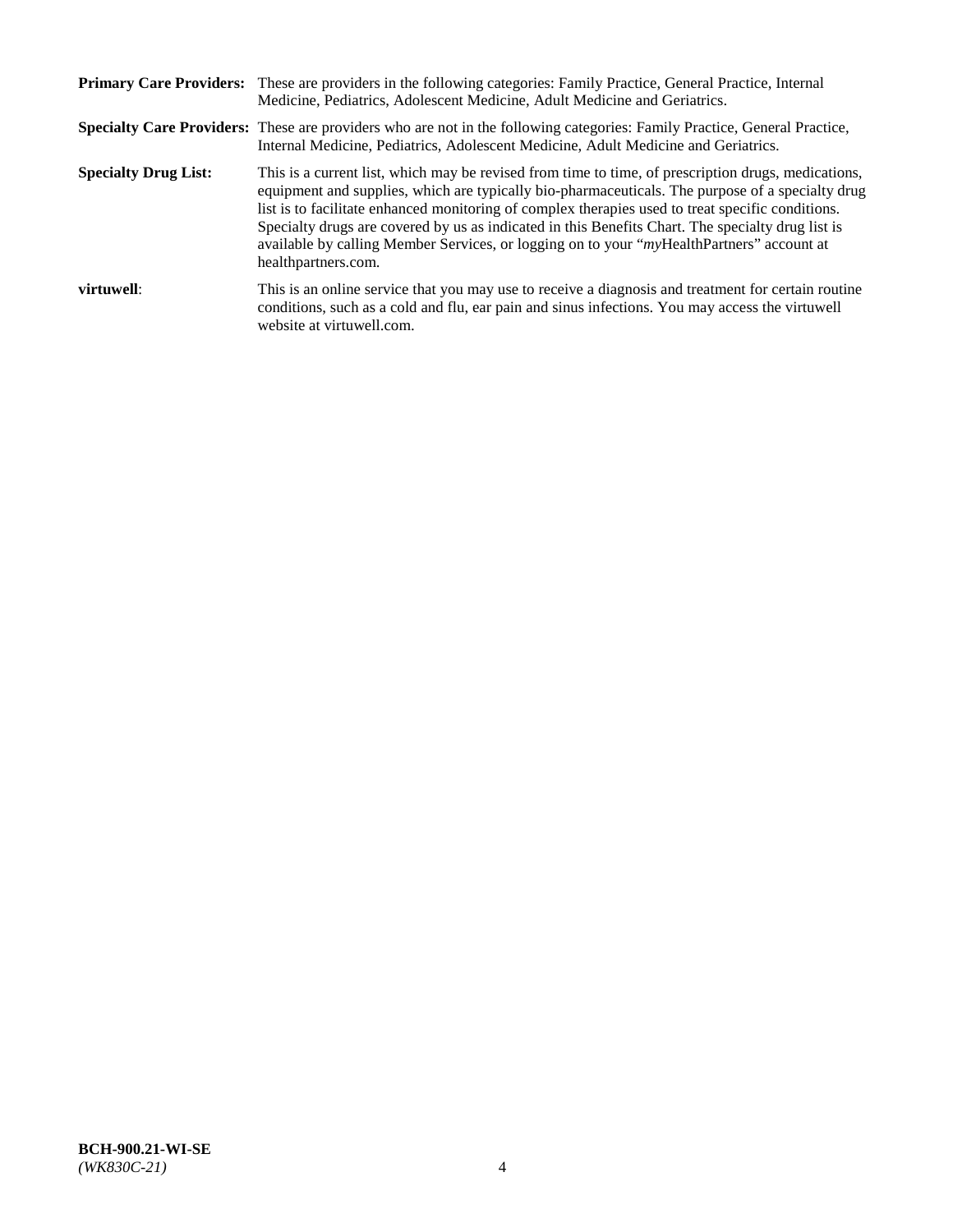# **DEDUCTIBLES AND OUT-OF-POCKET LIMITS**

#### **Individual Calendar Year Deductible**

| <b>Network Benefits</b> | <b>Non-Network Benefits</b> |
|-------------------------|-----------------------------|
| \$3,000                 | \$10,000                    |

#### **Family Calendar Year Deductible**

| <b>Network Benefits</b> | <b>Non-Network Benefits</b> |
|-------------------------|-----------------------------|
| \$9,000                 | \$20,000                    |

Separate deductibles must be satisfied under the Network Benefits and Non-Network Benefits.

Your plan has an embedded deductible. This means once an Insured meets the individual deductible, the plan begins paying benefits for that person. If two or more members of the family meet the family deductible, the plan begins paying benefits for all members of the family, regardless of whether each Insured has met the individual deductible. However, an Insured may not contribute more than the individual deductible toward the family deductible.

Any amounts paid or reimbursed by a third party, including but not limited to: point of service rebates, manufacturer coupons, manufacturer debits cards or other forms of direct reimbursement to an Insured for a product or service, will not apply toward your deductible, to the extent permitted under state and federal law.

## **Individual Calendar Year Out-of-Pocket Limit**

| <b>Network Benefits</b> | <b>Non-Network Benefits</b> |
|-------------------------|-----------------------------|
| \$6,600                 | \$30,000                    |

### **Family Calendar Year Out-of-Pocket Limit**

| <b>Network Benefits</b> | <b>Non-Network Benefits</b> |
|-------------------------|-----------------------------|
| \$13,200                | \$60,000                    |

Separate Out-of-Pocket Limits must be satisfied under Network Benefits and Non-Network Benefits.

Non-Network Benefits above the usual and customary charge will not apply to the individual or family Out-of-Pocket Limit.

Non-Network Benefits for transplant surgery do not apply to the Out-of-Pocket Limit.

Any amounts paid or reimbursed by a third party, including but not limited to: point of service rebates, manufacturer coupons, manufacturer debit cards or other forms of direct reimbursement to an Insured for a product or service, will not apply as an out-of-pocket expense, to the extent permitted under state and federal law.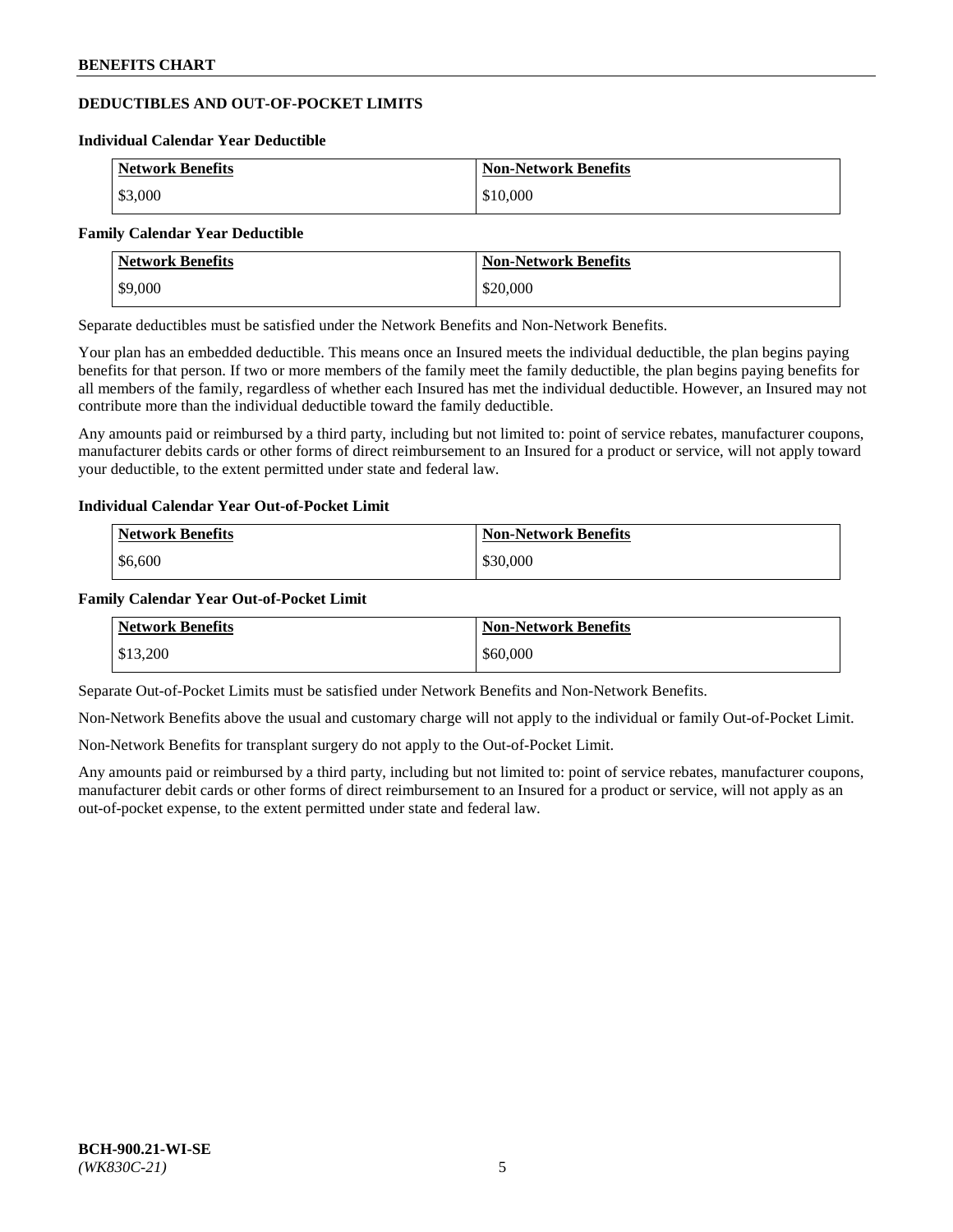# **AMBULANCE AND MEDICAL TRANSPORTATION**

## **Covered Services:**

We cover ambulance and medical transportation for medical emergencies and as shown below.

We also cover medically necessary, non-emergency transportation if it meets our medical coverage criteria. Covered services and supplies are based on established medical policies, which are subject to periodic review and modification by the medical directors. These medical policies (medical coverage criteria) and applicable prior authorization requirements are available by calling Member Services, or logging on to your "*my*HealthPartners" account a[t healthpartners.com.](https://www.healthpartners.com/hp/index.html)

### **Ambulance and Medical Transportation (other than non-emergency fixed wing air ambulance transportation)**

| <b>Network Benefits</b>      | <b>Non-Network Benefits</b> |
|------------------------------|-----------------------------|
| 70% of the charges incurred. | See Network Benefits.       |

### **Non-Emergency Fixed Wing Air Ambulance Transportation**

| <b>Network Benefits</b>      | <b>Non-Network Benefits</b>  |
|------------------------------|------------------------------|
| 70% of the charges incurred. | 50% of the charges incurred. |

### **Not Covered:**

See "Services Not Covered" in the Certificate.

## **AUTISM TREATMENT**

### **Covered Services:**

Your network provider will coordinate the prior authorization process for any autism treatment services. You may call Member Services at 952-883-5000 or toll-free at 1-800-883-2177 if you have any questions or concerns regarding the authorization process.

Please call Member Services at 952-883-5000 or toll-free at 1-800-883-2177 to request authorization for autism treatment services from a non-network provider.

We cover prior authorized evidence-based intensive-level and nonintensive-level treatment of autism spectrum disorders (autism disorder, Asperger's syndrome or pervasive development disorder not otherwise specified).

Covered services are based on established medical policies, which are subject to periodic review and modification by the medical or dental directors. These medical policies (medical coverage criteria) are available by calling Member Services, or logging on to your "*my*HealthPartners" account at [healthpartners.com.](https://www.healthpartners.com/hp/index.html)

**Intensive-Level Services** for children diagnosed with autism spectrum disorders. Intensive-level services must begin on or after two years of age and end before nine years of age. Intensive-level services, on average, are services provided for more than 20 hours of treatment per week. (The average number of hours a week is calculated over a six-month period.)

| <b>Network Benefits</b>                                                                                                                              | <b>Non-Network Benefits</b>                                              |
|------------------------------------------------------------------------------------------------------------------------------------------------------|--------------------------------------------------------------------------|
| 100% of the charges incurred, subject to a<br>copayment of \$30 per visit.<br>Deductible does not apply.<br>Limited to 235 visits per calendar year. | 50% of the charges incurred.<br>Limited to 235 visits per calendar year. |

The maximum number of visits is combined for Network Benefits and Non-Network Benefits.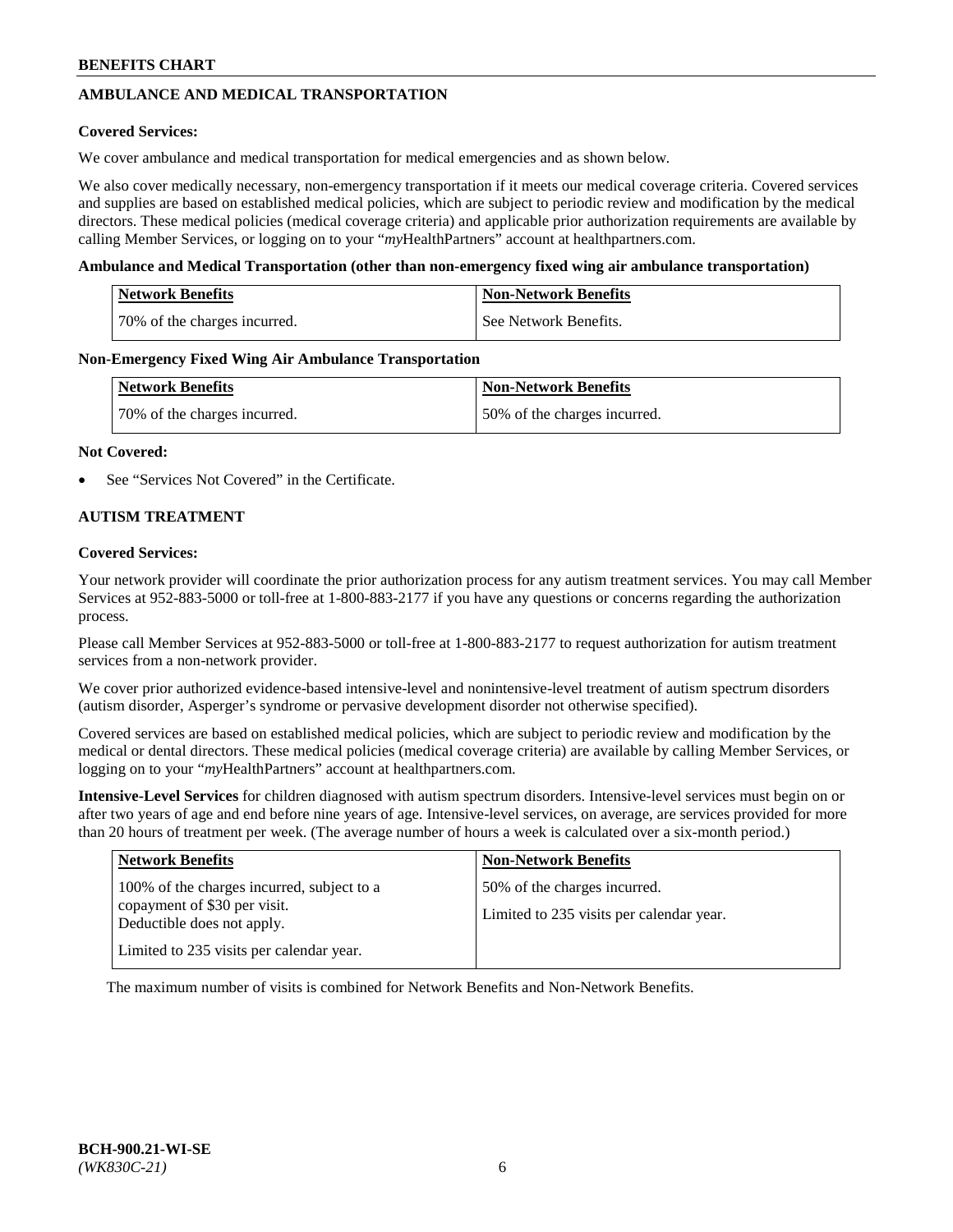## **Intensive-Level Services Lifetime Maximum Benefit**

| <b>Network Benefits</b>                               | <b>Non-Network Benefits</b>                           |
|-------------------------------------------------------|-------------------------------------------------------|
| 4 years of cumulative services under this plan or any | 4 years of cumulative services under this plan or any |
| other plan.                                           | other plan.                                           |

The Lifetime Maximum Benefit is combined for Network Benefits and Non-Network Benefits.

### **Nonintensive-Level Services** for Insureds diagnosed with autism spectrum disorders

| <b>Network Benefits</b>                                                                                                                              | <b>Non-Network Benefits</b>                                              |
|------------------------------------------------------------------------------------------------------------------------------------------------------|--------------------------------------------------------------------------|
| 100% of the charges incurred, subject to a<br>copayment of \$30 per visit.<br>Deductible does not apply.<br>Limited to 120 visits per calendar year. | 50% of the charges incurred.<br>Limited to 120 visits per calendar year. |

The maximum number of visits is combined for Network Benefits and Non-Network Benefits.

### **Not Covered:**

See "Services Not Covered" in the Certificate.

## **BEHAVIORAL HEALTH SERVICES**

#### **Covered Services:**

Covered services are based on established medical policies, which are subject to periodic review and modification by the medical directors. These medical policies (medical coverage criteria) are available by calling Member Services, or logging on to your "*my*HealthPartners" account at [healthpartners.com.](https://www.healthpartners.com/hp/index.html)

**Transitional Treatment Services.** These are services for the treatment of nervous or mental disorders, alcoholism or other drug abuse problems which are provided to an Insured in a less restrictive manner than are inpatient hospital services but in a more intensive manner than are outpatient services. Transitional treatment services are services offered by a provider, and certified by the Wisconsin Department of Health Services for each of the following (except the last bulleted item):

- Mental health services for covered adults in a day treatment program.
- Mental health services for covered children in a day hospital treatment program.
- Services for persons with chronic mental illness provided through a community support program.
- Residential treatment programs for alcohol and/or drug dependent covered persons.
- Alcohol and Other Drug Abuse (AODA) services in, a day treatment program.
- Services for persons who are experiencing a mental health crisis or who are in a situation likely to turn into a mental health crisis if support is not provided.
- Intensive outpatient programs for the treatment of psychoactive substance use disorders provided in accordance with the patient placement criteria of the American Society of Addiction Medicine.

#### **Mental Health Services**

We cover services for mental health diagnoses as described in the Diagnostic and Statistical Manual of Mental Disorders – Fifth Edition (DSM 5) (most recent edition) that lead to significant disruption of function in your life.

We provide coverage for mental health treatment ordered by a Wisconsin court under a valid court order that is issued on the basis of a behavioral care evaluation performed by a licensed psychiatrist or doctoral level licensed psychologist, which includes a diagnosis and an individual treatment plan for care in the most appropriate, least restrictive environment. We must be given a copy of the court order and the behavioral care evaluation, and the service must be a covered benefit under this plan, and the service must be provided by a network provider, or other provider as required by law.

**Outpatient Services:** We cover medically necessary outpatient professional mental health services for evaluation, crisis intervention, and treatment of mental health disorders.

A comprehensive diagnostic assessment will be made of each patient as the basis for a determination by a mental health professional, concerning the appropriate treatment and the extent of services required.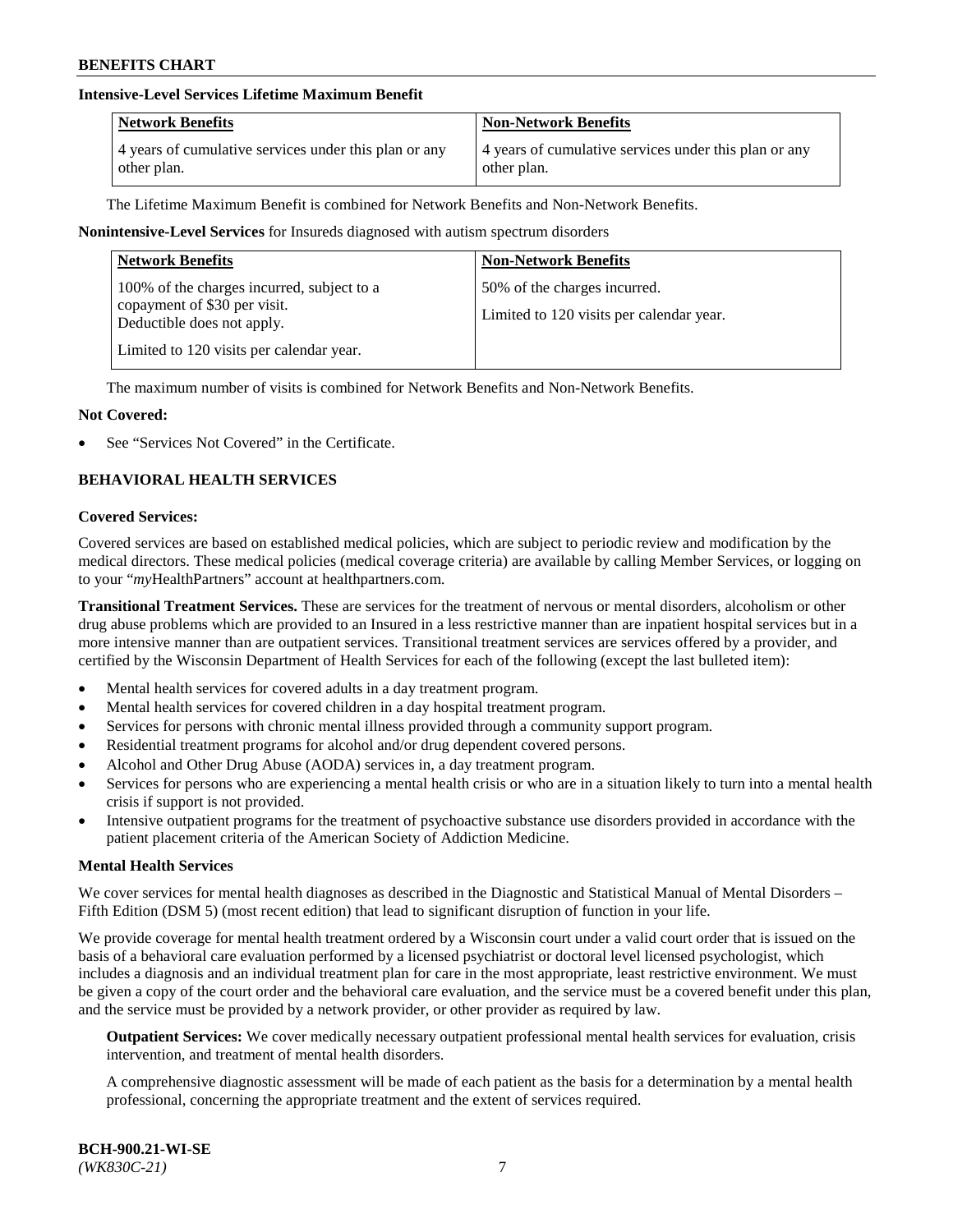Outpatient services we cover for a diagnosed mental health condition include the following:

- Individual, group, family and multi-family therapy.
- Medication management provided by a physician, certified nurse practitioner, or physician's assistant.
- Psychological testing services for the purposes of determining the differential diagnoses and treatment planning for patients currently receiving behavioral health services.
- Partial hospitalization services in a licensed hospital or community mental health center.
- Psychotherapy and nursing services provided in the home if authorized by us.
- Treatment of gender dysphoria that meets medical coverage criteria.

| <b>Network Benefits</b>                                                                                                                                                                                                                           | <b>Non-Network Benefits</b>  |
|---------------------------------------------------------------------------------------------------------------------------------------------------------------------------------------------------------------------------------------------------|------------------------------|
| 100% of the charges incurred, subject to a<br>copayment of \$30 per visit.<br>Deductible does not apply.<br>For family therapy, only one copayment will be<br>charged, regardless of the number of Insureds primarily<br>involved in the therapy. | 50% of the charges incurred. |

## **Group Therapy**

| <b>Network Benefits</b>                                                                                  | <b>Non-Network Benefits</b>  |
|----------------------------------------------------------------------------------------------------------|------------------------------|
| 100% of the charges incurred, subject to a<br>copayment of \$15 per visit.<br>Deductible does not apply. | 50% of the charges incurred. |

**Inpatient Services:** We cover medically necessary inpatient services in a hospital or licensed residential treatment facility and professional services for treatment of mental health disorders. Medical stabilization is covered under inpatient hospital services in the "Hospital and Skilled Nursing Facility Services" section.

We cover residential care for the treatment of eating disorders in a licensed facility, as an alternative to inpatient care, when it is medically necessary and your physician obtains authorization from us.

| Network Benefits             | Non-Network Benefits         |
|------------------------------|------------------------------|
| 70% of the charges incurred. | 50% of the charges incurred. |

**Transitional Treatment Services:** We cover transitional treatment services described above for treatment of mental and nervous disorders.

| <b>Network Benefits</b>                                                                                  | <b>Non-Network Benefits</b>  |
|----------------------------------------------------------------------------------------------------------|------------------------------|
| 100% of the charges incurred, subject to a<br>copayment of \$30 per visit.<br>Deductible does not apply. | 50% of the charges incurred. |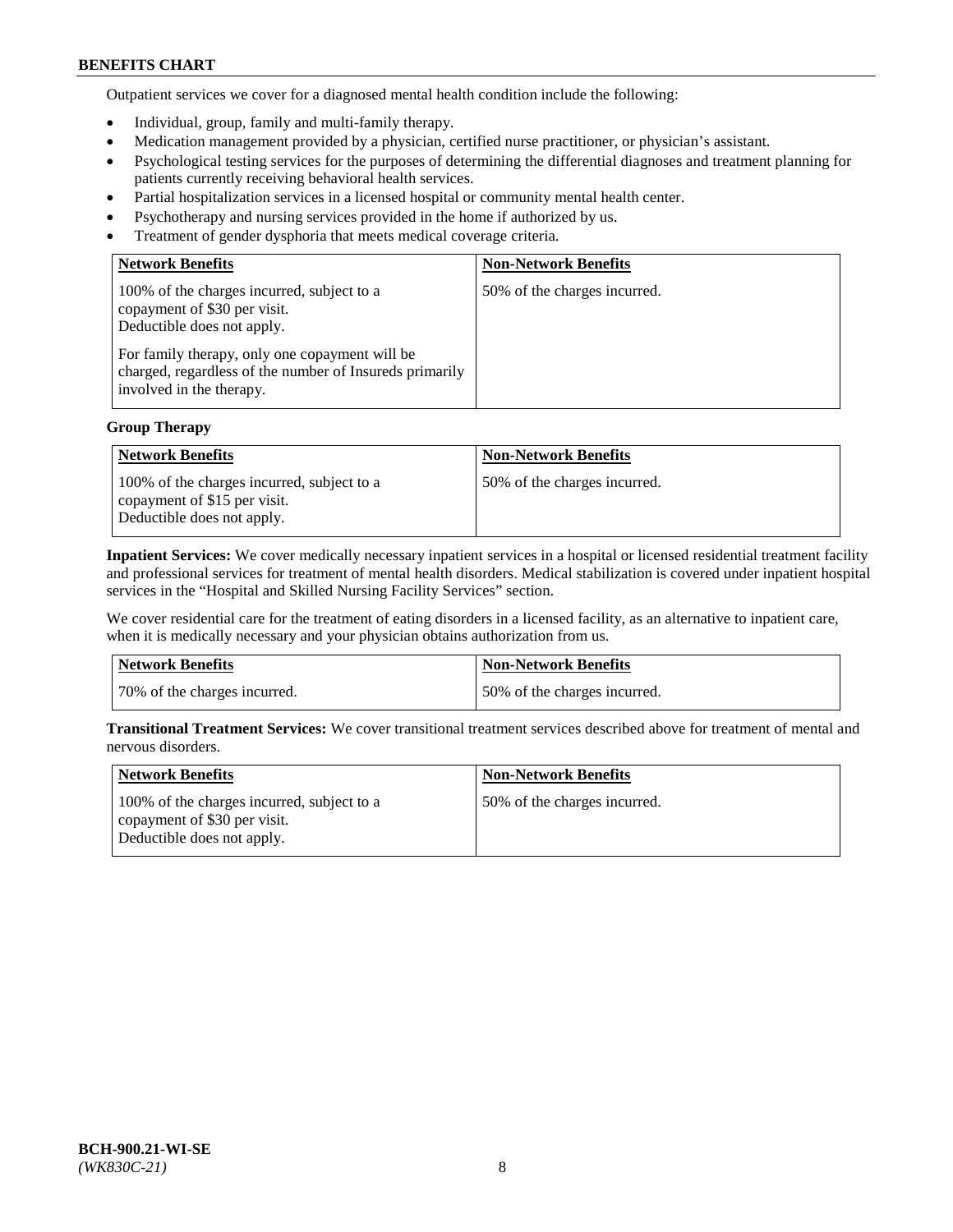# **Substance Abuse Treatment Services**

We cover medically necessary services for assessments by a licensed alcohol and drug counselor and treatment of Substance Related Disorders as defined in the latest edition of the DSM 5.

**Outpatient Services:** We cover medically necessary outpatient professional services for diagnosis and treatment of alcoholism and other drug abuse problems. Substance abuse treatment services must be provided by a program licensed by the local Department of Health Services. Outpatient services we cover for a diagnosed substance abuse disorder include the following:

- Individual, group, family, and multi-family therapy provided in an office setting.
- We cover opiate replacement therapy including methadone and buprenorphine treatment.

| <b>Network Benefits</b>                                                                                  | <b>Non-Network Benefits</b>  |
|----------------------------------------------------------------------------------------------------------|------------------------------|
| 100% of the charges incurred, subject to a<br>copayment of \$30 per visit.<br>Deductible does not apply. | 50% of the charges incurred. |

**Inpatient Services:** We cover medically necessary inpatient services in a hospital or a licensed residential primary treatment center.

We cover services provided in a hospital that is licensed by the local state and accredited by Medicare.

**Detoxification Services.** We cover detoxification services in a hospital or community detoxification facility if it is licensed by the local Department of Health Services.

| Network Benefits             | <b>Non-Network Benefits</b>  |
|------------------------------|------------------------------|
| 70% of the charges incurred. | 50% of the charges incurred. |

**Transitional Treatment Services:** We cover transitional treatment services described above for treatment of alcoholism or other drug abuse problems.

| <b>Network Benefits</b>                                                                                  | <b>Non-Network Benefits</b>  |
|----------------------------------------------------------------------------------------------------------|------------------------------|
| 100% of the charges incurred, subject to a<br>copayment of \$30 per visit.<br>Deductible does not apply. | 50% of the charges incurred. |

**Additional Mental Health and Substance Abuse Treatment Benefits for a Dependent Child Who is a Student:** If a dependent child is a student in a school and that school is located in Wisconsin, but outside of our service area, we cover services as required under Wisconsin Statute 609.655.

| <b>Network Benefits</b>                                                                                  | <b>Non-Network Benefits</b>  |
|----------------------------------------------------------------------------------------------------------|------------------------------|
| 100% of the charges incurred, subject to a<br>copayment of \$30 per visit.<br>Deductible does not apply. | 50% of the charges incurred. |

# **Not Covered:**

See "Services Not Covered" in the Certificate.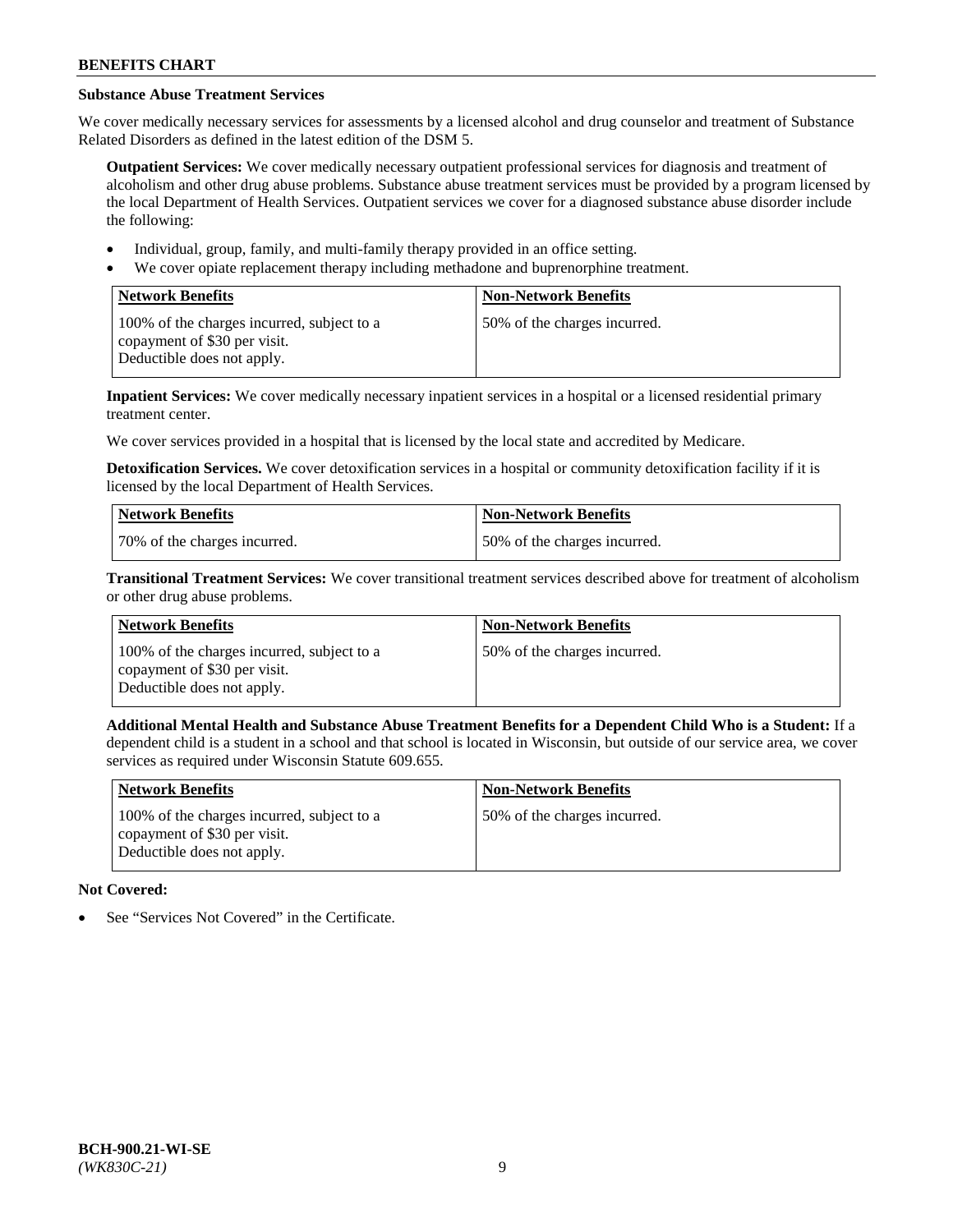# **CHIROPRACTIC SERVICES**

## **Covered Services:**

We cover chiropractic services for rehabilitative care. Chiropractic services are adjustments to any abnormal articulations of the human body, especially those of the spinal column, for the purpose of giving freedom of action to impinged nerves that may cause pain or deranged function.

Massage therapy which is performed in conjunction with other treatment/modalities by a chiropractor, is part of a prescribed treatment plan and is not billed separately is covered

| <b>Network Benefits</b>                                                                                  | <b>Non-Network Benefits</b>  |
|----------------------------------------------------------------------------------------------------------|------------------------------|
| 100% of the charges incurred, subject to a<br>copayment of \$60 per visit.<br>Deductible does not apply. | 50% of the charges incurred. |

## **Not Covered:**

- Massage therapy for the purpose of comfort or convenience of the Insured.
- See "Services Not Covered" in the Certificate.

# **CLINICAL TRIALS**

## **Covered Services:**

We cover certain routine services if you participate in a Phase I, Phase II, Phase III or Phase IV approved clinical trial that is conducted in relation to the prevention, detection, or treatment of cancer or other life-threatening disease or condition as defined in the Affordable Care Act. Approved clinical trials include (1) federally funded trials when the study or investigation is approved or funded by any of the federal agencies defined in the Public Health Services Act, section 2709 (d) (1) (A); (2) the study or investigation is conducted under an investigational new drug application reviewed by the Food and Drug Administration; and (3) the study or investigation is a drug trial that is exempt from having such an investigational new drug application. We cover routine patient costs for services that would be eligible under the Certificate and this Benefits Chart if the service were provided outside of a clinical trial.

| <b>Network Benefits</b>                                 | <b>Non-Network Benefits</b>                           |
|---------------------------------------------------------|-------------------------------------------------------|
| Coverage level is same as corresponding Network         | Coverage level is same as corresponding               |
| Benefits, depending on type of service provided such as | Non-Network Benefits, depending on type of service    |
| Office Visits for Illness or Injury, Inpatient or       | provided such as Office Visits for Illness or Injury, |
| Outpatient Hospital Services.                           | Inpatient or Outpatient Hospital Services.            |

# **Not Covered:**

- The investigative or experimental item, device or service itself.
- Items or services that are provided solely to satisfy data collection and analysis needs and that are not used in the direct clinical management of the patient.
- A service that is clearly inconsistent with widely accepted and established standards of care for a particular diagnosis.
- See "Services Not Covered" in the Certificate.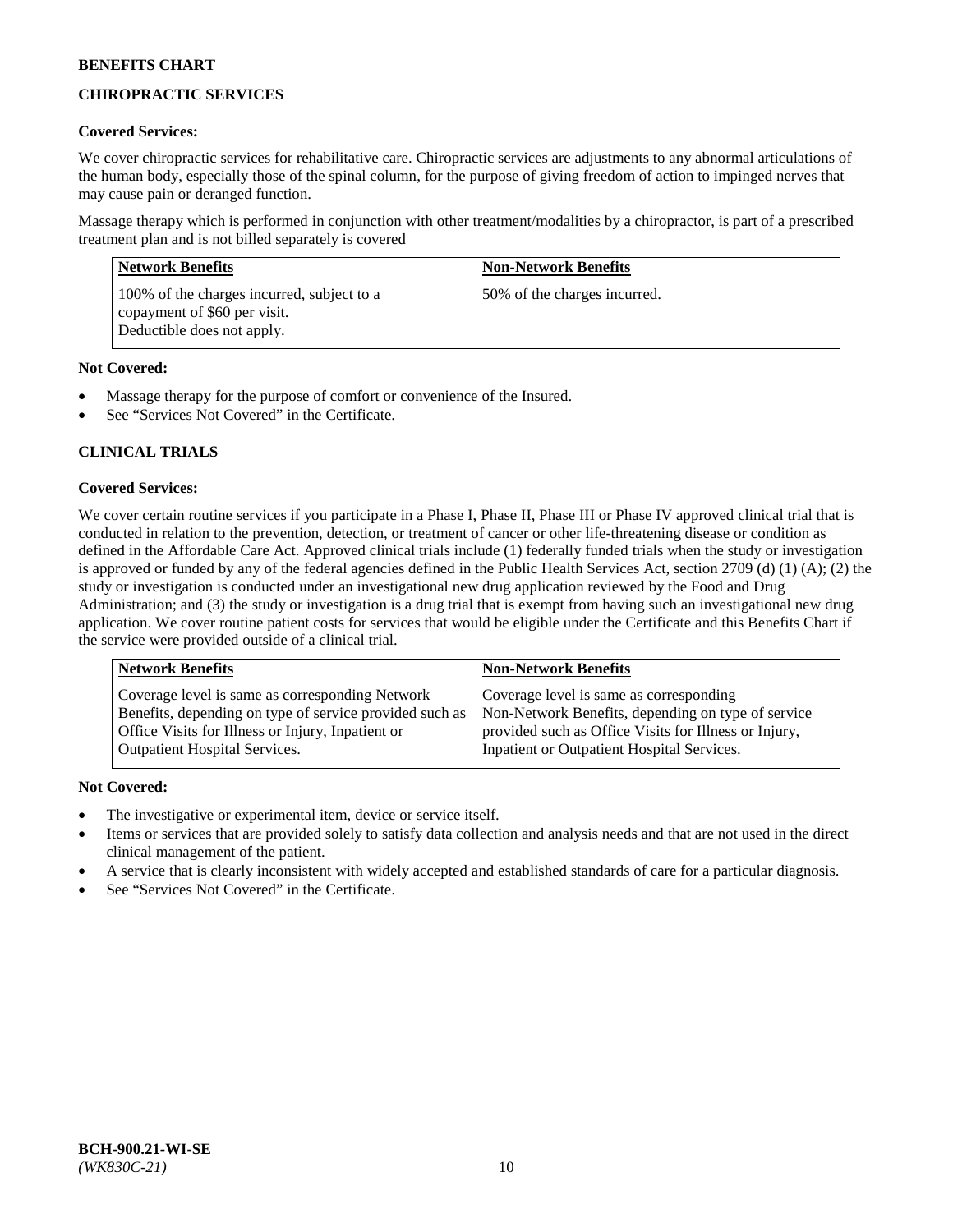# **DENTAL SERVICES**

## **Covered Services:**

We cover services as described below.

**Accidental Dental Services:** We cover dentally necessary services to treat and restore damage done to sound, natural, unrestored teeth as a result of an accidental injury. Coverage is for damage caused by external trauma to face and mouth only, not for cracked or broken teeth, which result from biting or chewing. We cover restorations, root canals, crowns and replacement of teeth lost that are directly related to the accident in which the Insured was involved. We cover initial exam, x-rays and palliative treatment including extractions, and other oral surgical procedures directly related to the accident. Subsequent treatment must be initiated within the policies time-frame and must be directly related to the accident. We do not cover restoration and replacement of teeth that are not "sound and natural" at the time of the accident.

Full mouth rehabilitations to correct occlusion (bite) and malocclusion (misaligned teeth not due to the accident) are not covered.

When an implant-supported dental prosthetic treatment is pursued, the accidental dental benefit will be applied to the prosthetic procedure. Benefits are limited to the amount that would be paid toward the placement of a removable dental prosthetic appliance that could be used in the absence of implant treatment. Care must be provided or pre-authorized by a HealthPartners dentist.

| <b>Network Benefits</b>      | <b>Non-Network Benefits</b>  |
|------------------------------|------------------------------|
| 70% of the charges incurred. | 50% of the charges incurred. |

For all accidental dental services, treatment and/or restoration must be initiated within six months of the date of the injury. Coverage is limited to the initial course of treatment and/or initial restoration. Services must be provided within 24 months of the date of injury to be covered.

## **Medical Referral Dental Services**

**Medically Necessary Outpatient Dental Services:** We cover medically necessary outpatient dental services. Coverage is limited to dental services required for treatment of an underlying medical condition, e.g., removal of teeth to complete radiation treatment for cancer of the jaw, cysts and lesions.

| <b>Network Benefits</b>                                                                                  | <b>Non-Network Benefits</b>  |
|----------------------------------------------------------------------------------------------------------|------------------------------|
| 100% of the charges incurred, subject to a<br>copayment of \$60 per visit.<br>Deductible does not apply. | 50% of the charges incurred. |

**Medically Necessary Hospitalization and Anesthesia for Dental Care:** We cover medically necessary hospitalization for dental care. This is limited to charges incurred by an Insured who: (1) is a child under age 5; (2) is severely disabled; (3) has a medical condition, and requires hospitalization or general anesthesia for dental care treatment; or (4) is a child between ages 5 and 12 and care in dental offices has been attempted unsuccessfully and usual methods of behavior modification have not been successful, or when extensive amounts of restorative care, exceeding four appointments, are required. Coverage is limited to facility and anesthesia charges. Oral surgeon/dentist professional fees are not covered. The following are examples, though not all-inclusive, of medical conditions which may require hospitalization for dental services: severe asthma, severe airway obstruction or hemophilia. Hospitalization required due to the behavior of the Insured or due to the extent of the dental procedure is not covered.

| Network Benefits             | <b>Non-Network Benefits</b>  |
|------------------------------|------------------------------|
| 70% of the charges incurred. | 50% of the charges incurred. |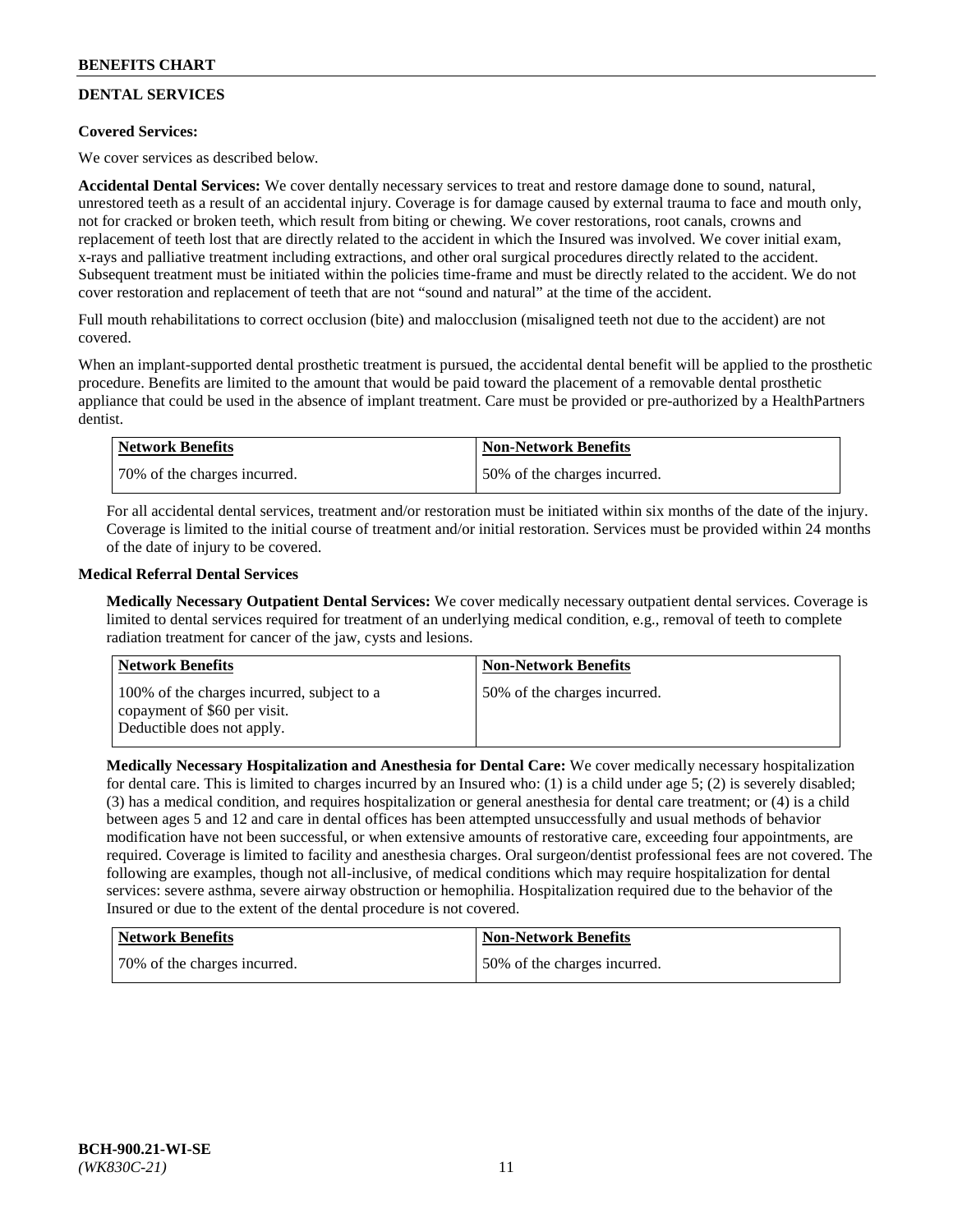**Medical Complications of Dental Care:** We cover medical complications of dental care. Treatment must be medically necessary care and related to medical complications of non-covered dental care, including complications of the head, neck, or substructures.

| <b>Network Benefits</b>                                                                                  | <b>Non-Network Benefits</b>  |
|----------------------------------------------------------------------------------------------------------|------------------------------|
| 100% of the charges incurred, subject to a<br>copayment of \$60 per visit.<br>Deductible does not apply. | 50% of the charges incurred. |

**Oral Surgery:** We cover oral surgery. Coverage is limited to treatment of medical conditions requiring oral surgery, such as treatment of oral neoplasm, non-dental cysts, fracture of the jaws, trauma of the mouth and jaws, and any other oral surgery procedures provided as medically necessary dental services.

| <b>Network Benefits</b>                                                                                  | <b>Non-Network Benefits</b>  |
|----------------------------------------------------------------------------------------------------------|------------------------------|
| 100% of the charges incurred, subject to a<br>copayment of \$60 per visit.<br>Deductible does not apply. | 50% of the charges incurred. |

**Treatment of Cleft Lip and Cleft Palate:** We cover treatment of cleft lip and cleft palate of a dependent child, including orthodontic treatment and oral surgery directly related to the cleft. Dental services which are not required for the treatment of cleft lip or cleft palate are not covered. If a dependent child covered under the Certificate and Benefits Chart is also covered under a dental plan which includes orthodontic services, that dental plan shall be considered primary for the necessary orthodontic services. Oral appliances are subject to the same copayment, conditions and limitations as durable medical equipment.

| <b>Network Benefits</b>                               | <b>Non-Network Benefits</b>                            |
|-------------------------------------------------------|--------------------------------------------------------|
| Coverage level is same as corresponding Network       | Coverage level is same as corresponding                |
| Benefits, depending on type of service provided, such | Non-Network Benefits, depending on type of service     |
| as Office Visits for Illness or Injury, Inpatient or  | provided, such as Office Visits for Illness or Injury, |
| Outpatient Hospital Services.                         | Inpatient or Outpatient Hospital Services.             |

**Treatment of Temporomandibular Disorder (TMD) and Craniomandibular Disorder (CMD):** We cover diagnostic procedures, surgical treatment and non-surgical treatment (including intraoral splint therapy devices) for temporomandibular disorder (TMD) and craniomandibular disorder (CMD), which is medically necessary care. Dental services which are not required to directly treat TMD or CMD are not covered.

| <b>Network Benefits</b>                                                                                  | <b>Non-Network Benefits</b>  |
|----------------------------------------------------------------------------------------------------------|------------------------------|
| 100% of the charges incurred, subject to a<br>copayment of \$60 per visit.<br>Deductible does not apply. | 50% of the charges incurred. |

# **Not Covered:**

- Dental treatment, procedures or services not listed in this Benefits Chart.
- Accident-related dental services if treatment is: (1) provided to teeth which are not sound and natural; (2) to teeth which have been restored; (3) initiated beyond six months from the date of the injury; (4) received beyond the initial treatment or restoration; or (5) received beyond 24 months from the date of injury.
- Oral surgery to remove wisdom teeth.
- Orthognathic treatment or procedures and all related services.
- See "Services Not Covered" in the Certificate.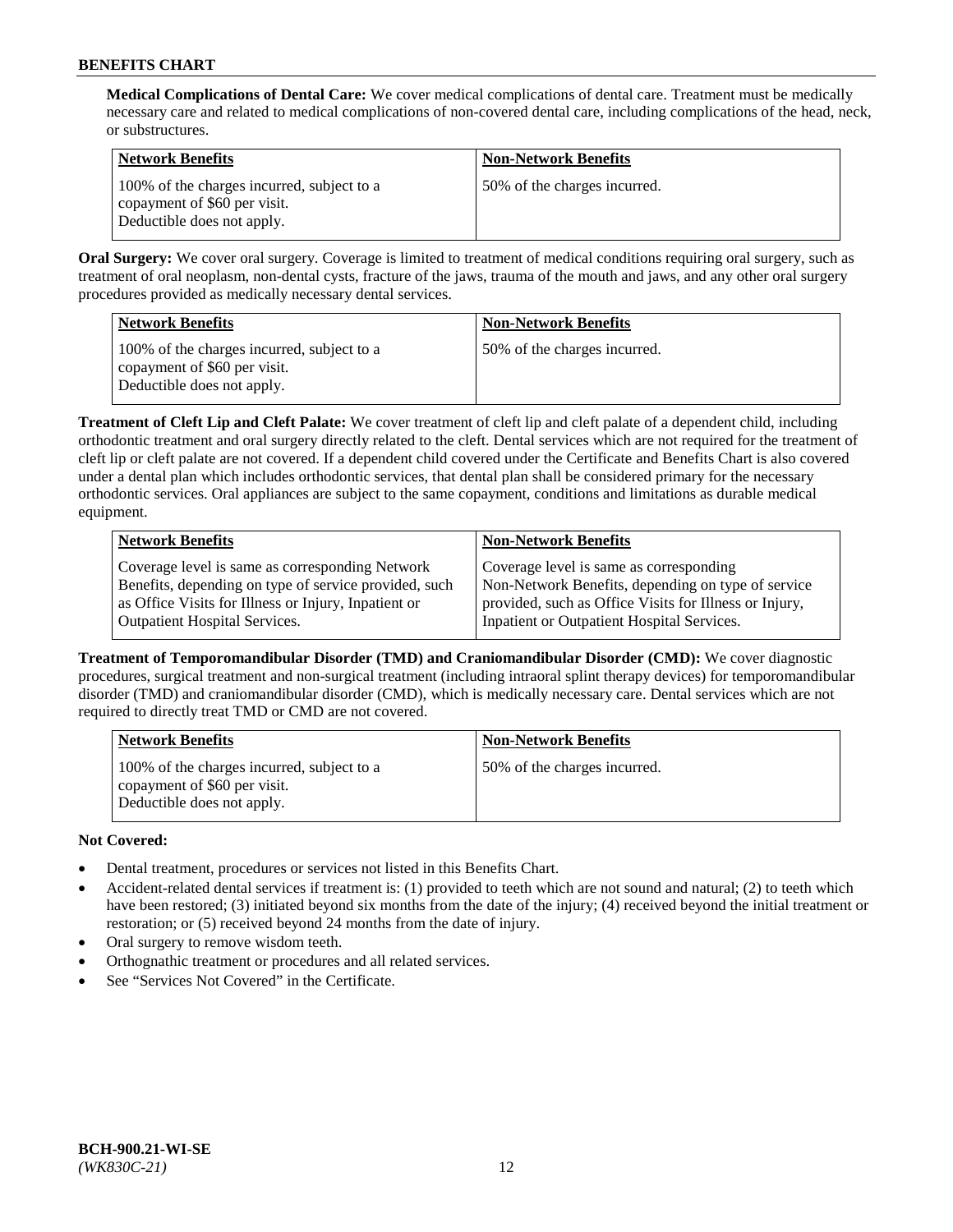# **DIAGNOSTIC IMAGING SERVICES**

### **Covered Services:**

We cover diagnostic imaging, when ordered by a provider and provided in a clinic or outpatient hospital facility.

For Network Benefits, non-emergent, scheduled outpatient Magnetic Resonance Imaging (MRI) and Computed Tomography (CT) must be provided at a designated facility. Your physician or facility will obtain or verify prior authorization for these services, as needed.

We cover services provided in a clinic or outpatient hospital facility. To see the benefit level for inpatient hospital or skilled nursing facility services, see benefits under "Inpatient Hospital and Skilled Nursing Facility Services".

### **Outpatient Magnetic Resonance Imaging (MRI) and Computed Tomography (CT)**

| <b>Network Benefits</b>      | <b>Non-Network Benefits</b>  |
|------------------------------|------------------------------|
| 70% of the charges incurred. | 50% of the charges incurred. |

### **All Other Outpatient Diagnostic Imaging Services**

#### **Services for Illness or Injury**

| Network Benefits             | <b>Non-Network Benefits</b>  |
|------------------------------|------------------------------|
| 70% of the charges incurred. | 50% of the charges incurred. |

### **Preventive Services (MRI/CT procedures are not considered preventive)**

Diagnostic imaging services associated with preventive services are covered at the benefit level shown in the "Preventive Services" section of this Benefits Chart.

### **Not Covered:**

See "Services Not Covered" in the Certificate.

# **DURABLE MEDICAL EQUIPMENT, PROSTHETICS, ORTHOTICS AND SUPPLIES**

#### **Covered Services:**

We cover equipment and services, as described below.

We cover durable medical equipment and services, prosthetics, orthotics and supplies, subject to the limitations below, including certain disposable supplies, enteral feedings and the following diabetic supplies and equipment: glucose monitors, insulin pumps limited to the purchase of one pump per year, syringes, blood and urine test strips and other diabetic supplies as deemed medically appropriate and necessary, for Insureds with gestational, Type I or Type II diabetes.

We cover external hearing aids, cochlear implants, and related treatment prescribed by a physician or by a licensed audiologist for Insureds under 18 years of age who have hearing loss.

We also cover basic hearing aids for Insureds age 18 or older for the correction of a hearing impairment.

Osseointegrated or bone-anchored hearing aids are only covered for Insureds who have hearing loss that is not correctable by any other procedure.

Hearing aids are limited to one basic, standard hearing aid for each ear every three years.

A basic hearing aid is defined as a hearing device that consists of a microphone, amplifier, volume control, battery and receiver, which is up to date using the latest technology. It does not include upgrades above and beyond the functionality of a basic hearing aid, including, but not limited to, hearing improvements for group settings, background noise, Bluetooth/remote control functionality, or extended warranties. Charges for upgrades above the cost of a basic, standard hearing aid are not covered.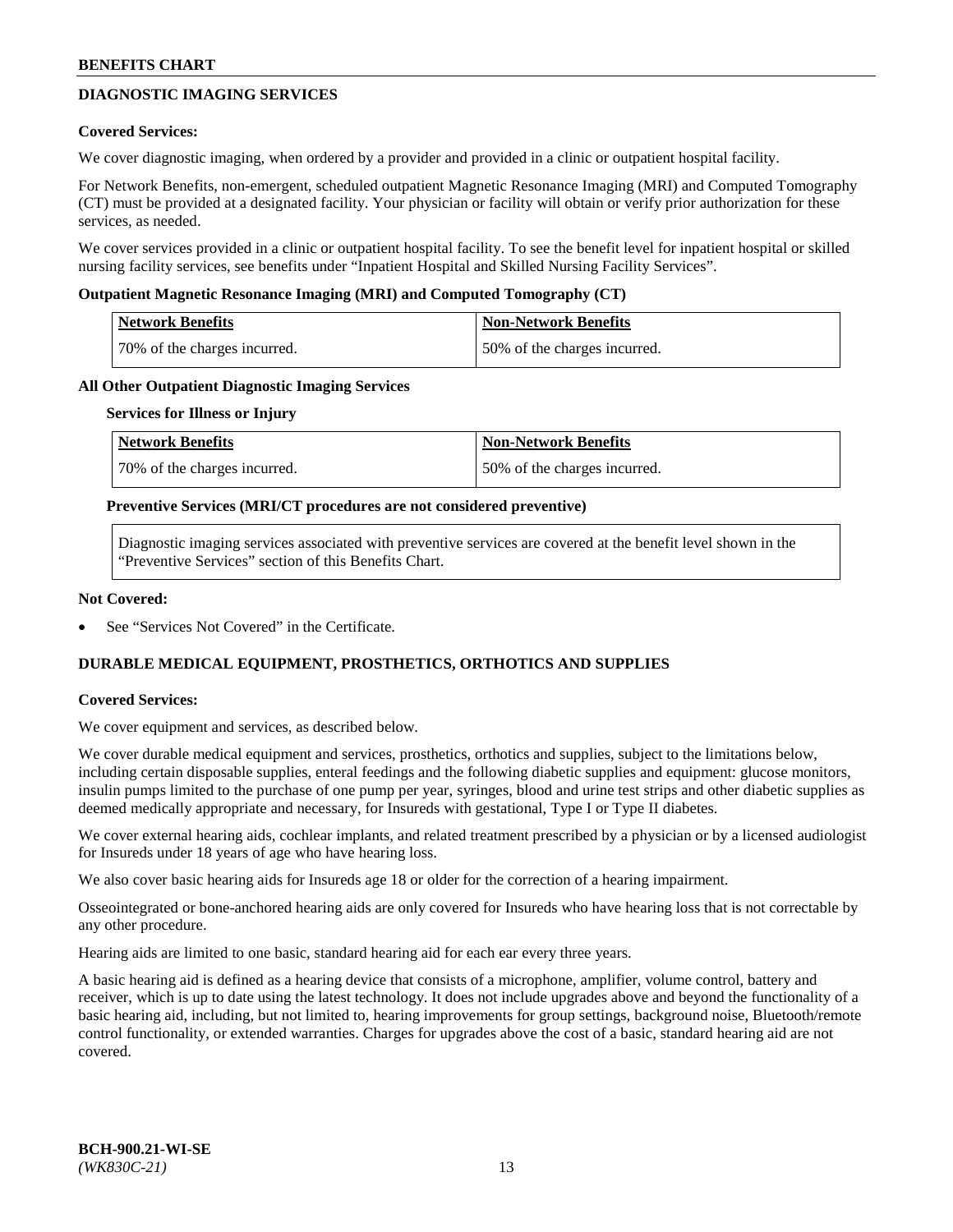## **Diabetic Supplies Purchased at a Pharmacy**

| <b>Network Benefits</b>                                    | <b>Non-Network Benefits</b>  |
|------------------------------------------------------------|------------------------------|
| 70% of the charges incurred.<br>Deductible does not apply. | 50% of the charges incurred. |

#### **Diabetic Supplies Purchased from a Non-Pharmacy Provider**

| <b>Network Benefits</b>                                              | <b>Non-Network Benefits</b>  |
|----------------------------------------------------------------------|------------------------------|
| 70% of the charges incurred if purchased from an<br>approved vendor. | 50% of the charges incurred. |

#### **Special Dietary Treatment for Phenylketonuria (PKU) if it meets our medical coverage criteria**

| Network Benefits                                           | <b>Non-Network Benefits</b>  |
|------------------------------------------------------------|------------------------------|
| 70% of the charges incurred.<br>Deductible does not apply. | 50% of the charges incurred. |

### **Oral Amino Acid Based Elemental Formula if it meets our Medical Coverage Criteria**

| Network Benefits             | <b>Non-Network Benefits</b>  |
|------------------------------|------------------------------|
| 70% of the charges incurred. | 50% of the charges incurred. |

## **All Other Durable Medical Equipment, Prosthetics, Orthotics and Supplies**

| <b>Network Benefits</b>      | <b>Non-Network Benefits</b>  |
|------------------------------|------------------------------|
| 70% of the charges incurred. | 50% of the charges incurred. |

#### **Limitations:**

Coverage of durable medical equipment is limited by the following:

- No more than a 93-day supply of diabetic supplies are covered and dispensed at a time.
- Payment will not exceed the cost of an alternate piece of equipment or service that is effective and medically necessary.
- For prosthetic benefits, other than oral appliances for cleft lip and cleft palate, payment will not exceed the cost of an alternate piece of equipment or service that is effective, medically necessary and enables Insureds to conduct standard
- activities of daily living. We reserve the right to determine if an item will be approved for rental vs. purchase.
- We require that certain diabetic supplies and equipment be purchased at a pharmacy.
- Diabetic supplies and equipment are limited to certain models and brands.
- Durable medical equipment and supplies must be obtained or repaired by approved vendors.
- Covered services and supplies are based on established medical policies which are subject to periodic review and modification by the medical or dental directors. Our medical policy for diabetic supplies includes information on our required models and brands. These medical policies (medical coverage criteria) are available by calling Member Services, or logging on to your "*my*HealthPartners" account a[t healthpartners.com.](https://www.healthpartners.com/hp/index.html)

## **Not Covered:**

Items which are not eligible for coverage include, but are not limited to:

- Replacement or repair of any covered items, if the items are (i) damaged or destroyed by misuse, abuse or carelessness, (ii) lost; or (iii) stolen.
- Duplicate or similar items.
- Labor and related charges for repair of any covered items which are more than the cost of replacement by an approved vendor.
- Sales tax, mailing, delivery charges, service call charges.
- Items which are primarily educational in nature or for hygiene, vocation, comfort, convenience or recreation.
- Communication aids or devices: equipment to create, replace or augment communication abilities including, but not limited to, speech processors, receivers, communication boards, or computer or electronic assisted communication.

#### **BCH-900.21-WI-SE**  *(WK830C-21)* 14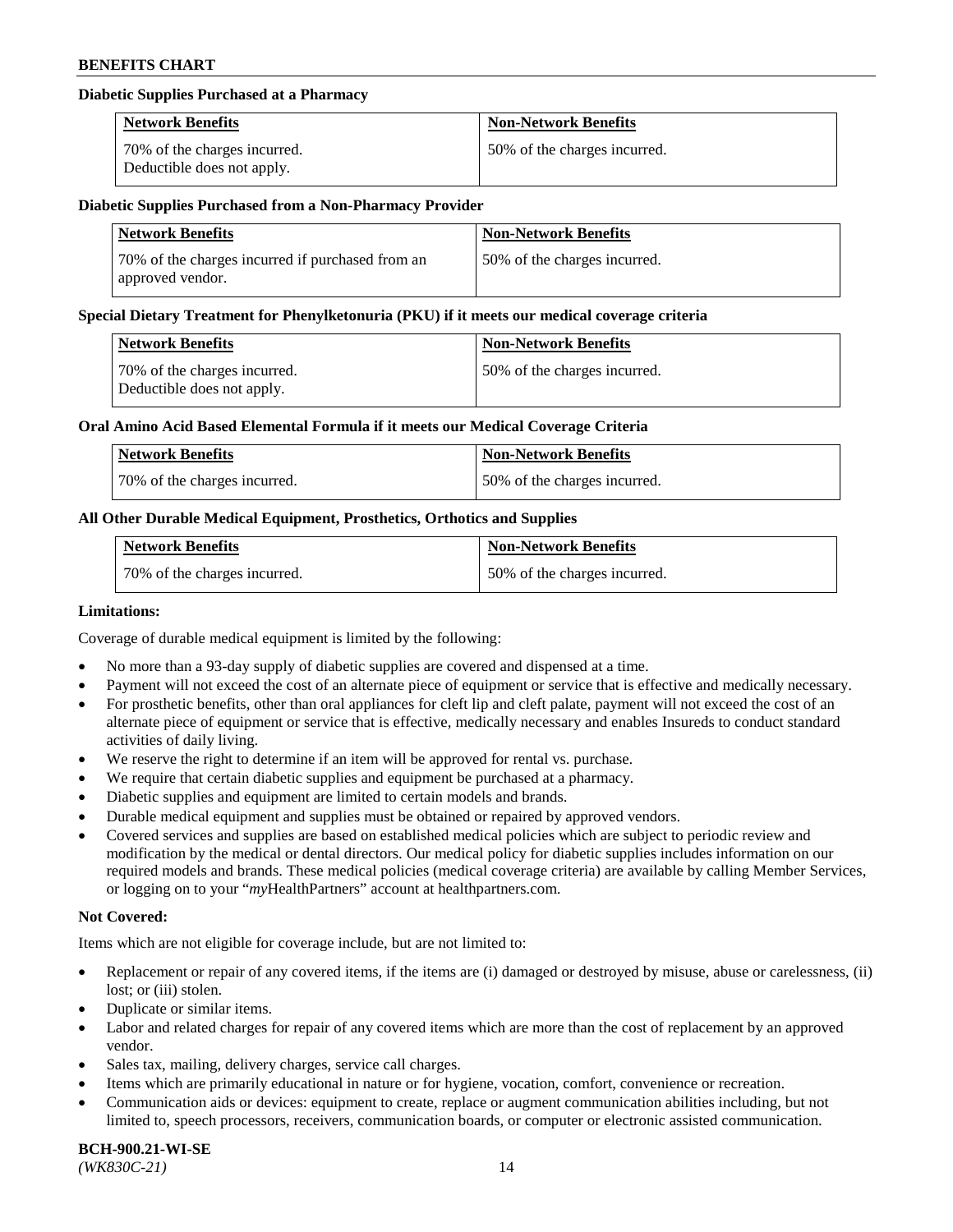- Implantable and osseointegrated or bone-anchored hearing aids and their fitting, except as specifically described in this Benefits Chart. This exclusion does not apply to cochlear implants.
- Eyeglasses, contact lenses and their fitting, measurement and adjustment, except as specifically described in this Benefits Chart.
- Hair prostheses (wigs).
- Household equipment which primarily has customary uses other than medical, such as, but not limited to, exercise cycles, air purifiers, central or unit air conditioners, water purifiers, non-allergenic pillows, mattresses or waterbeds.
- Household fixtures including, but not limited to, escalators or elevators, ramps, swimming pools and saunas.
- Modifications to the structure of the home including, but not limited to, wiring, plumbing or charges for installation of equipment.
- Vehicle, car or van modifications including, but not limited to, hand brakes, hydraulic lifts and car carrier.
- Rental equipment while owned equipment is being repaired by non-contracted vendors, beyond one month rental of medically necessary equipment.
- Other equipment and supplies, including but not limited to assistive devices, that we determine are not eligible for coverage.
- See "Services Not Covered" in the Certificate.

## **EMERGENCY AND URGENTLY NEEDED CARE SERVICES**

### **Covered Services:**

We cover services for emergency care and urgently needed care if the services are otherwise eligible for coverage under the Certificate.

**Urgently Needed Care.** These are services to treat an unforeseen illness or injury that:

- are required in order to prevent a serious deterioration in your health; and
- cannot be delayed until the next available clinic or office hours.

| <b>Network Benefits</b>                                                                                  | <b>Non-Network Benefits</b> |
|----------------------------------------------------------------------------------------------------------|-----------------------------|
| 100% of the charges incurred, subject to a<br>copayment of \$60 per visit.<br>Deductible does not apply. | See Network Benefits.       |

**Emergency Care.** These are services to treat:

- the sudden, unexpected onset of illness or injury which, if left untreated or unattended until the next available clinic or office hours, would result in hospitalization; or
- a condition requiring professional health services immediately necessary to preserve life or stabilize health.

When reviewing claims for coverage of emergency services, our medical director will take into consideration a reasonable layperson's belief that the circumstances required immediate medical care that could not wait until the next working day or next available clinic appointment.

#### **Emergency Care in a Hospital Emergency Room, including Professional Services of a Physician**

| <b>Network Benefits</b>      | <b>Non-Network Benefits</b> |
|------------------------------|-----------------------------|
| 70% of the charges incurred. | See Network Benefits.       |

#### **Inpatient Emergency Care in a Hospital**

| <b>Network Benefits</b>      | <b>Non-Network Benefits</b> |
|------------------------------|-----------------------------|
| 70% of the charges incurred. | See Network Benefits.       |

### **Not Covered:**

See "Services Not Covered" in the Certificate.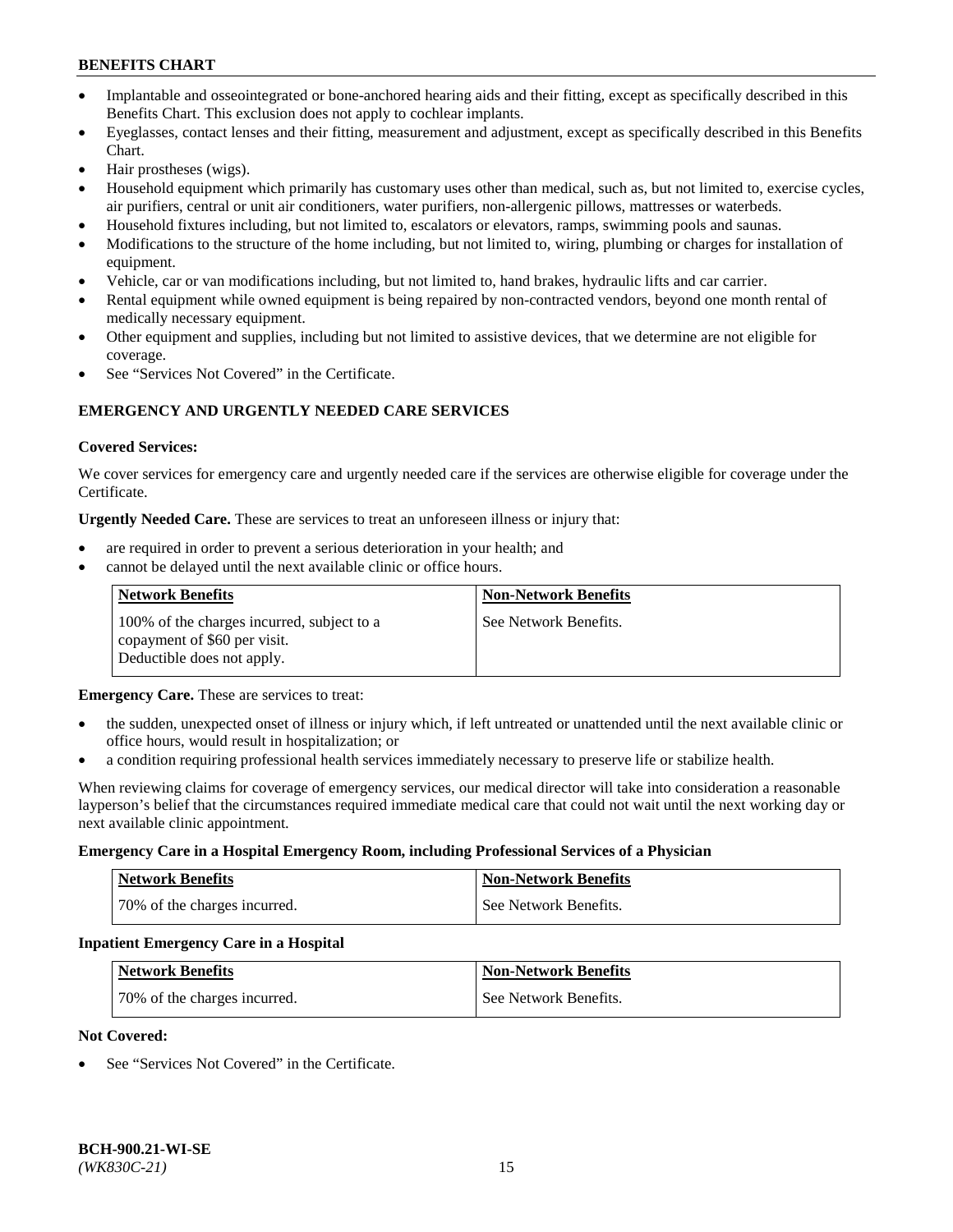# **GENE THERAPY**

## **Covered Services:**

We cover gene therapy treatment if it meets our medical coverage criteria.

| <b>Network Benefits</b>                                                                                                                                                                                 | <b>Non-Network Benefits</b> |
|---------------------------------------------------------------------------------------------------------------------------------------------------------------------------------------------------------|-----------------------------|
| Coverage level is same as corresponding Network<br>Benefits, depending on type of service provided such as<br>Office Visits for Illness or Injury, Inpatient or<br><b>Outpatient Hospital Services.</b> | No coverage.                |

## **Limitations:**

- Gene therapy must be provided by a designated provider.
- Specific types of gene therapy are limited to therapies and conditions specified in our medical coverage criteria.

# **Not Covered:**

See "Services Not Covered" in the Certificate.

## **HEALTH EDUCATION**

## **Covered Services:**

We cover education for preventive services and education for the management of chronic health problems (such as diabetes).

| <b>Network Benefits</b>                                     | <b>Non-Network Benefits</b>  |
|-------------------------------------------------------------|------------------------------|
| 100% of the charges incurred.<br>Deductible does not apply. | 50% of the charges incurred. |

## **Not Covered:**

See "Services Not Covered" in the Certificate.

## **HOME-BASED HEALTH ASSESSMENT PROGRAM**

## **Covered Services:**

If you meet our criteria for coverage, you may qualify for our home-based comprehensive health risk assessment program. The program covers a health assessment with a designated nurse practitioner.

| Network Benefits                                            | <b>Non-Network Benefits</b> |
|-------------------------------------------------------------|-----------------------------|
| 100% of the charges incurred.<br>Deductible does not apply. | No coverage.                |

#### **Not Covered:**

See "Services Not Covered" in the Certificate.

## **HOME HEALTH SERVICES**

#### **Covered Services:**

We cover skilled nursing services, physical therapy, occupational therapy, speech therapy, respiratory therapy and other therapeutic services, non-routine prenatal and postnatal services, routine postnatal well child visits, as described in our medical coverage criteria, phototherapy services for newborns, home health aide services and other eligible home health services when provided in your home, if you are homebound (i.e., unable to leave home without considerable effort due to a medical condition). Lack of transportation does not constitute homebound status. For phototherapy services for newborns and high risk prenatal services, supplies and equipment are included.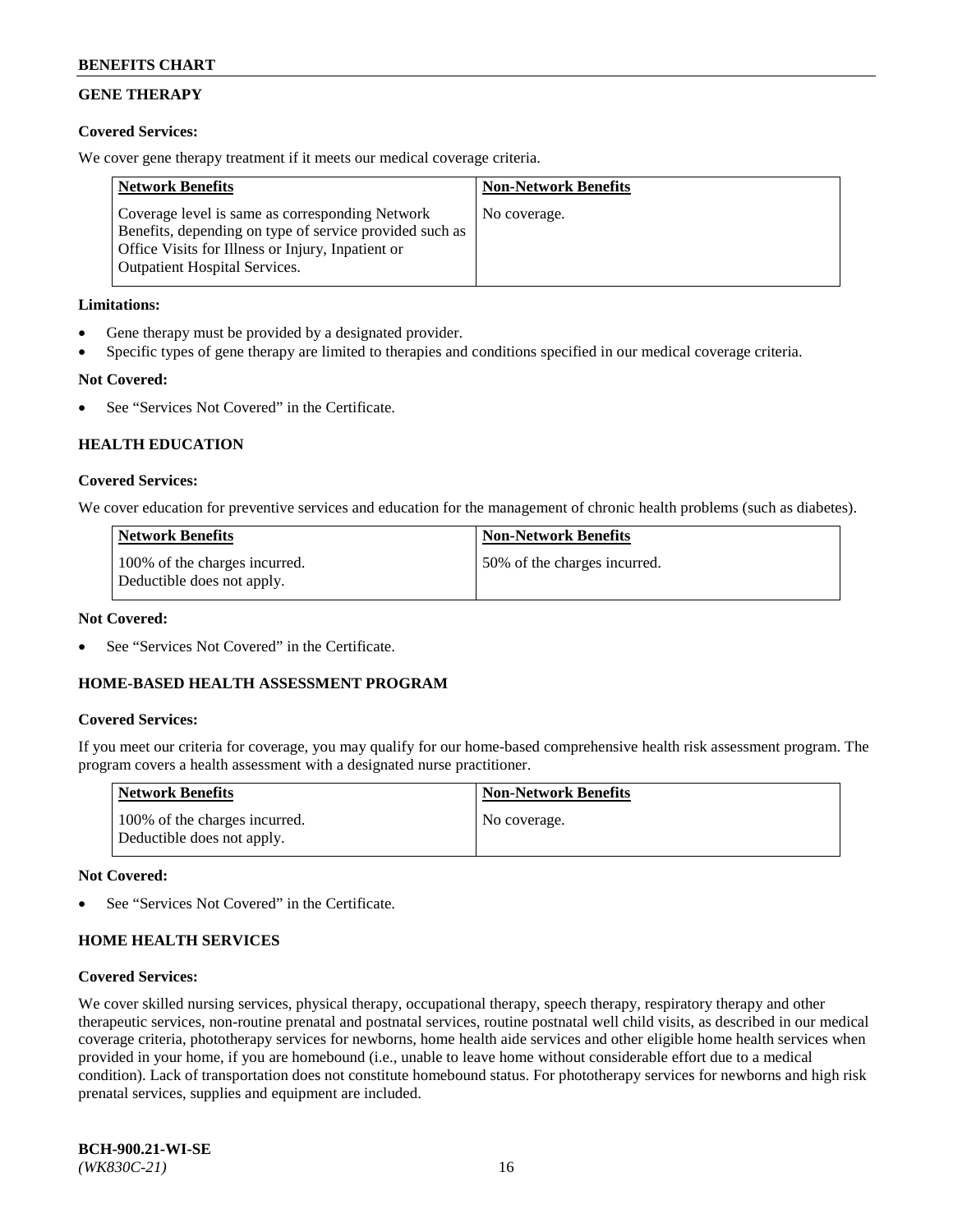We cover total parenteral nutrition/intravenous ("TPN/IV") therapy, equipment, supplies and drugs in connection with IV therapy. IV line care kits are covered under Durable Medical Equipment.

We cover palliative care benefits. Palliative care includes symptom management, education and establishing goals of care. We waive the requirement that you be homebound for a limited number of home visits for palliative care (as shown in this Benefits Chart), if you have a life-threatening, non-curable condition which has a prognosis of survival of two years or less. Additional palliative care visits are eligible under the home health services benefit if you are homebound and meet all other requirements defined in this section.

You do not need to be homebound to receive total parenteral nutrition/intravenous ("TPN/IV") therapy.

Home health services are eligible and covered only when:

- medically necessary; and
- provided as rehabilitative care, terminal care or maternity care; and
- ordered by a physician, and included in the written home care plan.

## **Physical Therapy, Occupational Therapy, Speech Therapy, Respiratory Therapy, Home Health Aide Services and Palliative Care**

*Primary Care Providers*

| <b>Network Benefits</b>                                                                                  | <b>Non-Network Benefits</b>  |
|----------------------------------------------------------------------------------------------------------|------------------------------|
| 100% of the charges incurred, subject to a<br>copayment of \$30 per visit.<br>Deductible does not apply. | 50% of the charges incurred. |

#### *Specialty Care Providers*

| Network Benefits                                                                                         | <b>Non-Network Benefits</b>  |
|----------------------------------------------------------------------------------------------------------|------------------------------|
| 100% of the charges incurred, subject to a<br>copayment of \$60 per visit.<br>Deductible does not apply. | 50% of the charges incurred. |

If more than one home health visit occurs in a day, a separate copayment applies to each. For example, if an occupational therapist and a physical therapist visit an Insured in the same day, a separate copayment will be charged for each visit.

#### **TPN/IV Therapy, Skilled Nursing Services, Non-Routine Prenatal/Postnatal Services, and Phototherapy**

| Network Benefits                                            | <b>Non-Network Benefits</b>  |
|-------------------------------------------------------------|------------------------------|
| 100% of the charges incurred.<br>Deductible does not apply. | 50% of the charges incurred. |

Each 24-hour visit (or shifts up to 24-hour visits) equals one visit and counts toward the Maximum visits for all other services shown below. Any visit that lasts less than 24 hours regardless of the length of the visit, will count as one visit toward the Maximum visits for all other services shown below. All visits must be medically necessary and benefit eligible.

### **Routine Prenatal/Postnatal Services and Child Health Supervision Services**

| <b>Network Benefits</b>                                     | <b>Non-Network Benefits</b>  |
|-------------------------------------------------------------|------------------------------|
| 100% of the charges incurred.<br>Deductible does not apply. | 50% of the charges incurred. |

## **Maximum Visits for Palliative Care**

If you are eligible to receive palliative care in the home and you are not homebound, there is a maximum of 12 visits per calendar year.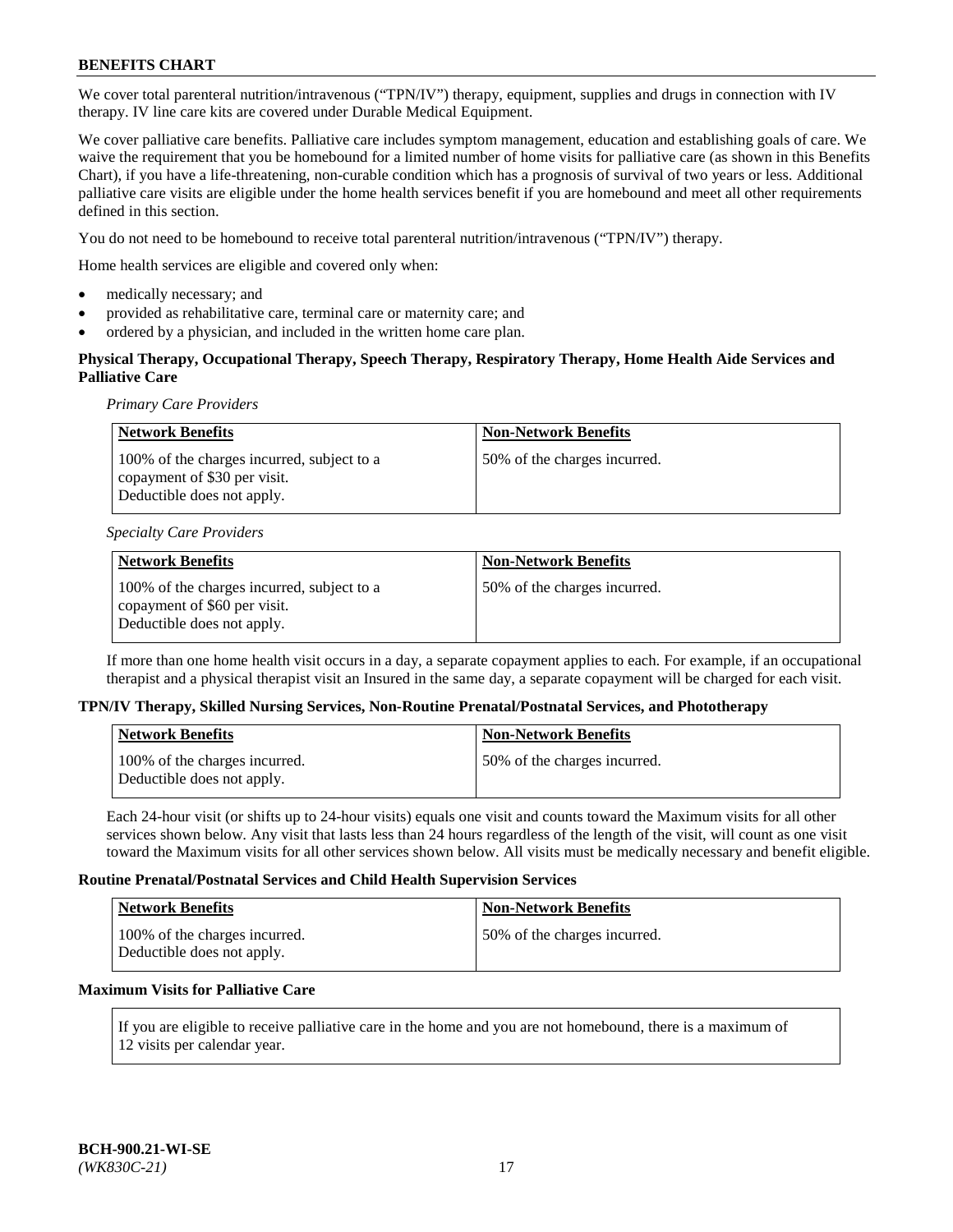## **Maximum Visits for All Services Other Than Palliative Care**

| <b>Network Benefits</b>      | <b>Non-Network Benefits</b>  |
|------------------------------|------------------------------|
| 60 visits per calendar year. | 30 visits per calendar year. |

Each visit provided under the Network Benefits and Non-Network Benefits counts toward the maximums shown under both Maximum visits sections. The routine postnatal well child visits do not count toward the visit limit.

### **Limitations:**

- Home health services are not provided as a substitute for a primary caregiver in the home or as relief (respite) for a primary caregiver in the home. We will not reimburse family members or residents in your home for the above services.
- A service shall not be considered a skilled nursing service merely because it is performed by, or under the direct supervision of, a licensed nurse. Where a service (such as tracheotomy suctioning or ventilator monitoring) or like services, can be safely and effectively performed by a non-medical person (or self-administered), without the direct supervision of a licensed nurse, the service shall not be regarded as a skilled nursing service, whether or not a skilled nurse actually provides the service. The unavailability of a competent person to provide a non-skilled service shall not make it a skilled service when a skilled nurse provides it. Only the skilled nursing component of so-called "blended" services (i.e. services which include skilled and non-skilled components) are covered under this Benefits Chart.

### **Not Covered:**

- Financial or legal counseling services.
- Housekeeping or meal services in your home.
- Private duty nursing services.
- Services provided by a family member or enrollee, or a resident in the enrollee's home.
- Vocational rehabilitation and recreational or educational therapy. Recreation therapy is therapy provided solely for the purpose of recreation, including, but not limited to: (a) requests for physical therapy or occupational therapy to improve athletic ability, and (b) braces or guards to prevent sports injuries.
- See "Services Not Covered" in the Certificate.

## **HOME HOSPICE SERVICES**

#### **Applicable Definitions:**

**Part-time.** This is up to two hours of service per day, more than two hours is considered continuous care.

**Continuous Care.** This is from two to twelve hours of service per day provided by a registered nurse, licensed practical nurse, or home health aide, during a period of crisis in order to maintain a terminally ill patient at home.

**Appropriate Facility.** This is a nursing home, hospice residence, or other inpatient facility.

**Custodial Care Related to Hospice Services.** This means providing assistance in the activities of daily living and the care needed by a terminally ill patient which can be provided by primary caregiver (i.e., family member or friend) who is responsible for the patient's home care.

#### **Covered Services:**

**Home Hospice Program.** We cover the services described below if you are terminally ill and accepted as a home hospice program participant. You must meet the eligibility requirements of the program, and elect to receive services through the home hospice program. The services will be provided in your home, with inpatient care available when medically necessary as described below. If you elect to receive hospice services, you do so in lieu of curative treatment for your terminal illness for the period you are enrolled in the home hospice program.

**Eligibility:** In order to be eligible to be enrolled in the home hospice program, you must: (1) be a terminally ill patient (prognosis of six months or less); (2) have chosen a palliative treatment focus (i.e., emphasizing comfort and supportive services rather than treatment attempting to cure the disease or condition); and (3) continue to meet the terminally ill prognosis as reviewed by our medical director or his or her designee over the course of care. You may withdraw from the home hospice program at any time.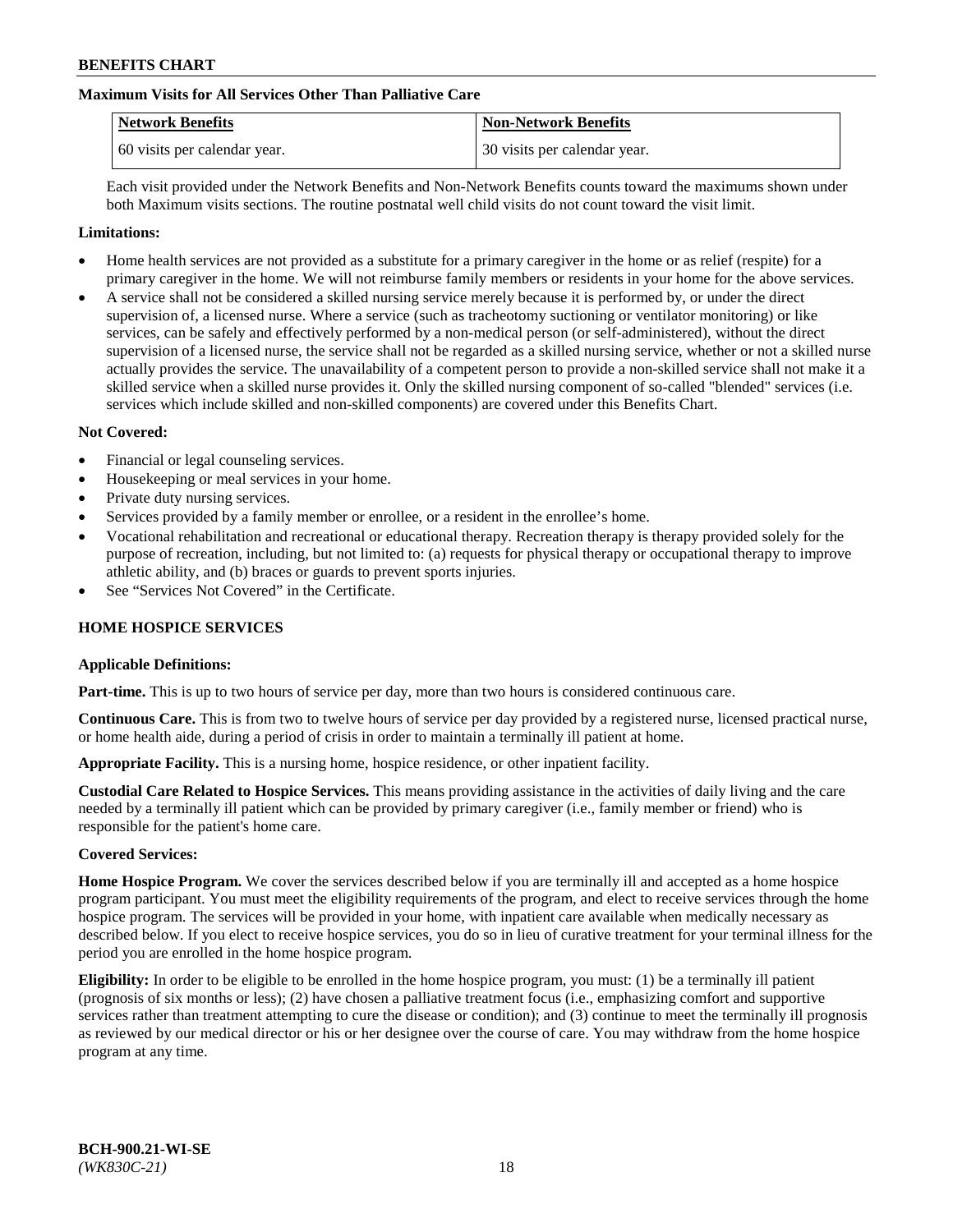**Eligible Services:** Hospice services include the following services provided in accordance with an approved hospice treatment plan.

- Home Health Services:
	- o Part-time care provided in your home by an interdisciplinary hospice team (which may include a physician, nurse, social worker, and spiritual counselor) and medically necessary home health services are covered.
	- o One or more periods of continuous care in your home or in a setting which provides day care for pain or symptom management, when medically necessary, will be covered.
- Inpatient Services: We cover medically necessary inpatient services.
- Other Services:
	- o Respite care is covered for care in your home or in an appropriate facility, to give your primary caregivers (i.e., family members or friends) rest and/or relief when necessary in order to maintain a terminally ill patient at home.
	- o Medically necessary medications for pain and symptom management.
	- Semi-electric hospital beds and other durable medical equipment are covered.
	- o Emergency and non-emergency care is covered.

| <b>Network Benefits</b>                                     | <b>Non-Network Benefits</b>  |
|-------------------------------------------------------------|------------------------------|
| 100% of the charges incurred.<br>Deductible does not apply. | 50% of the charges incurred. |

Respite care is limited to 5 days per episode, and respite care and continuous care combined are limited to 30 days.

### **Not Covered:**

- Financial or legal counseling services.
- Housekeeping or meal services in your home.
- Custodial or maintenance care related to hospice services, whether provided in the home or in a nursing home.
- Any service not specifically described as covered services under this home hospice services benefits.
- Any services provided by members of your family or residents in your home.
- See "Services Not Covered" in the Certificate.

## **HOSPITAL AND SKILLED NURSING FACILITY SERVICES**

#### **Covered Services:**

We cover services as described below.

#### **Medical or Surgical Hospital Services**

**Inpatient Hospital Services:** We cover the following medical or surgical services, for the treatment of acute illness or injury, which require the level of care only provided in an acute care facility. These services must be authorized by a physician.

Inpatient hospital services include: room and board; the use of operating or maternity delivery rooms; intensive care facilities; newborn nursery facilities; general nursing care, anesthesia, laboratory and diagnostic imaging services, radiation therapy, physical therapy, prescription drugs or other medications administered during treatment, blood and blood products (unless replaced), and blood derivatives, and other diagnostic or treatment related hospital services; physician and other professional medical and surgical services provided while in the hospital, including gender reassignment surgery that meets medical coverage criteria.

We cover, following a vaginal delivery, a minimum of 48 hours of inpatient care for the mother and newborn child. We cover, following a caesarean section delivery, a minimum of 96 hours of inpatient care for the mother and newborn child.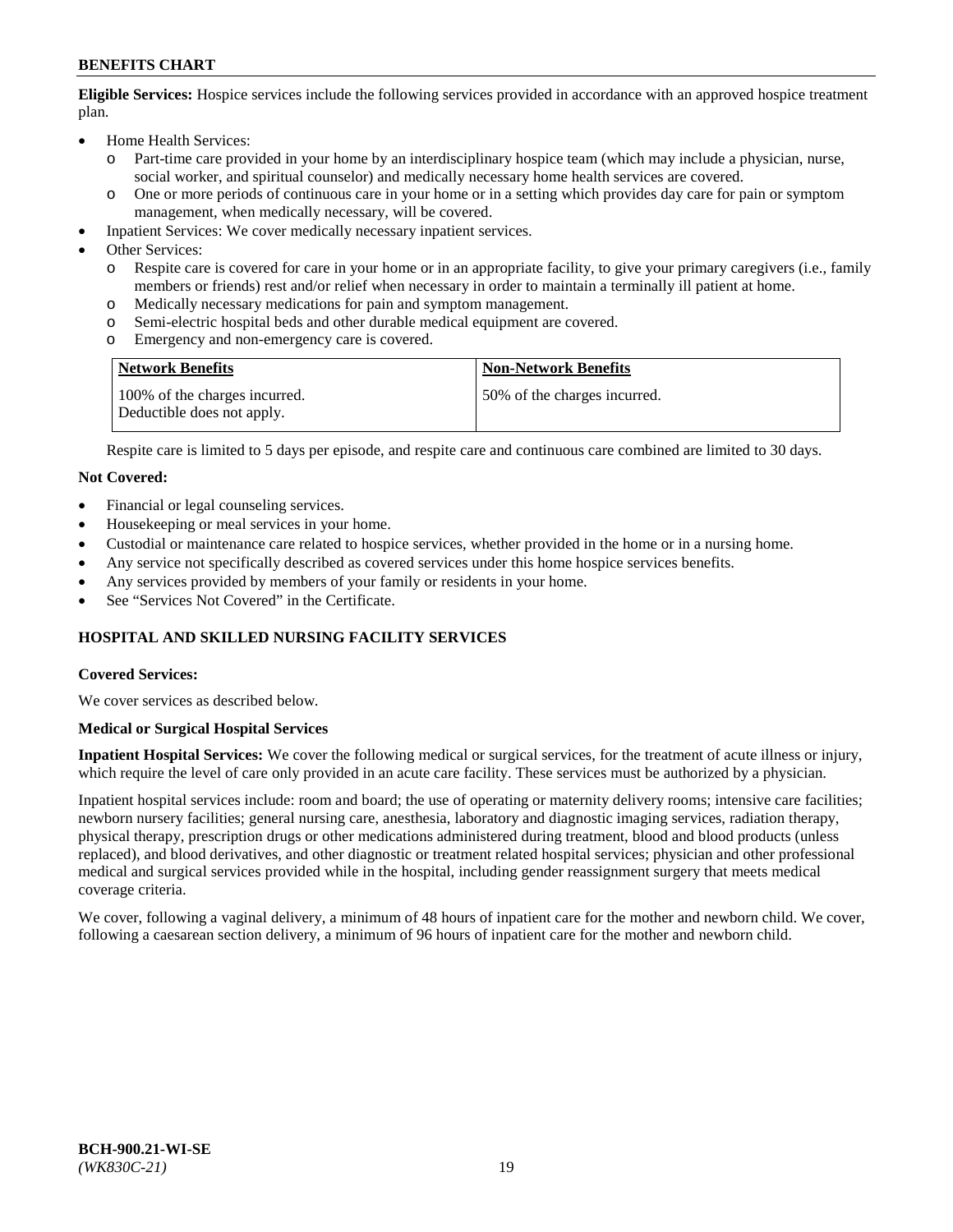Group health plans and health insurance issuers generally may not, under Federal law, restrict benefits for any hospital length of stay in connection with childbirth for the mother of newborn child to less than 48 hours following a vaginal delivery, or less than 96 hours following a caesarean section. However, Federal law generally does not prohibit the mother's or newborn's attending provider, after consulting with the mother, from discharging the mother or her newborn earlier than 48 hours (or 96 hours as applicable). In any case plans and issuers may not, under Federal law, require that a provider obtain authorization from the plan or the insurance issuer for prescribing a length of stay not in excess of 48 hours (or 96 hours).

| Network Benefits             | <b>Non-Network Benefits</b>  |
|------------------------------|------------------------------|
| 70% of the charges incurred. | 50% of the charges incurred. |

Each Insured's admission or confinement, including that of a newborn child, is separate and distinct from the admission or confinement of any other Insured.

**Outpatient Hospital, Ambulatory Care or Surgical Facility Services:** We cover the following medical and surgical services, for diagnosis or treatment of illness or injury on an outpatient basis. These services must be authorized by a physician.

Outpatient services include: use of operating rooms, maternity delivery rooms or other outpatient departments, rooms or facilities; and the following outpatient services: general nursing care, anesthesia, laboratory and diagnostic imaging services, radiation therapy, physical therapy, drugs administered during treatment, blood and blood products (unless replaced), and blood derivatives, and other diagnostic or treatment related outpatient services; physician and other professional medical and surgical services provided while an outpatient, including colonoscopies (starting at age 50, or under age 50 for people at high risk of colorectal cancer), and gender reassignment surgery that meets medical coverage criteria.

For Network Benefits, non-emergent, scheduled outpatient Magnetic Resonance Imaging (MRI) and Computed Tomography (CT) must be provided at a designated facility. Your physician or facility will obtain or verify prior authorization for these services, as needed.

To see the benefit level for diagnostic imaging services, laboratory services and physical therapy, see benefits under Diagnostic Imaging Services, Laboratory Services and Physical Therapy in this Benefits Chart.

| <b>Network Benefits</b>      | <b>Non-Network Benefits</b>  |
|------------------------------|------------------------------|
| 70% of the charges incurred. | 50% of the charges incurred. |

## **Skilled Nursing Facility Care:**

We cover room and board, daily skilled nursing and related ancillary services for post-acute treatment and rehabilitative care of illness or injury that meets medical coverage criteria. Rehabilitation services are limited to services where significant measurable progress is expected to occur within a reasonable period of time.

| <b>Network Benefits</b>                      | <b>Non-Network Benefits</b>                  |
|----------------------------------------------|----------------------------------------------|
| 70% of the charges incurred.                 | 50% of the charges incurred.                 |
| Limited to a 30 day maximum per confinement. | Limited to a 30 day maximum per confinement. |

Each day of services provided under the Network Benefits and Non-Network Benefits, combined, applies toward the maximum shown above.

## **Not Covered:**

- Services for items for personal convenience, such as television rental, are not covered.
- See "Services Not Covered" in the Certificate.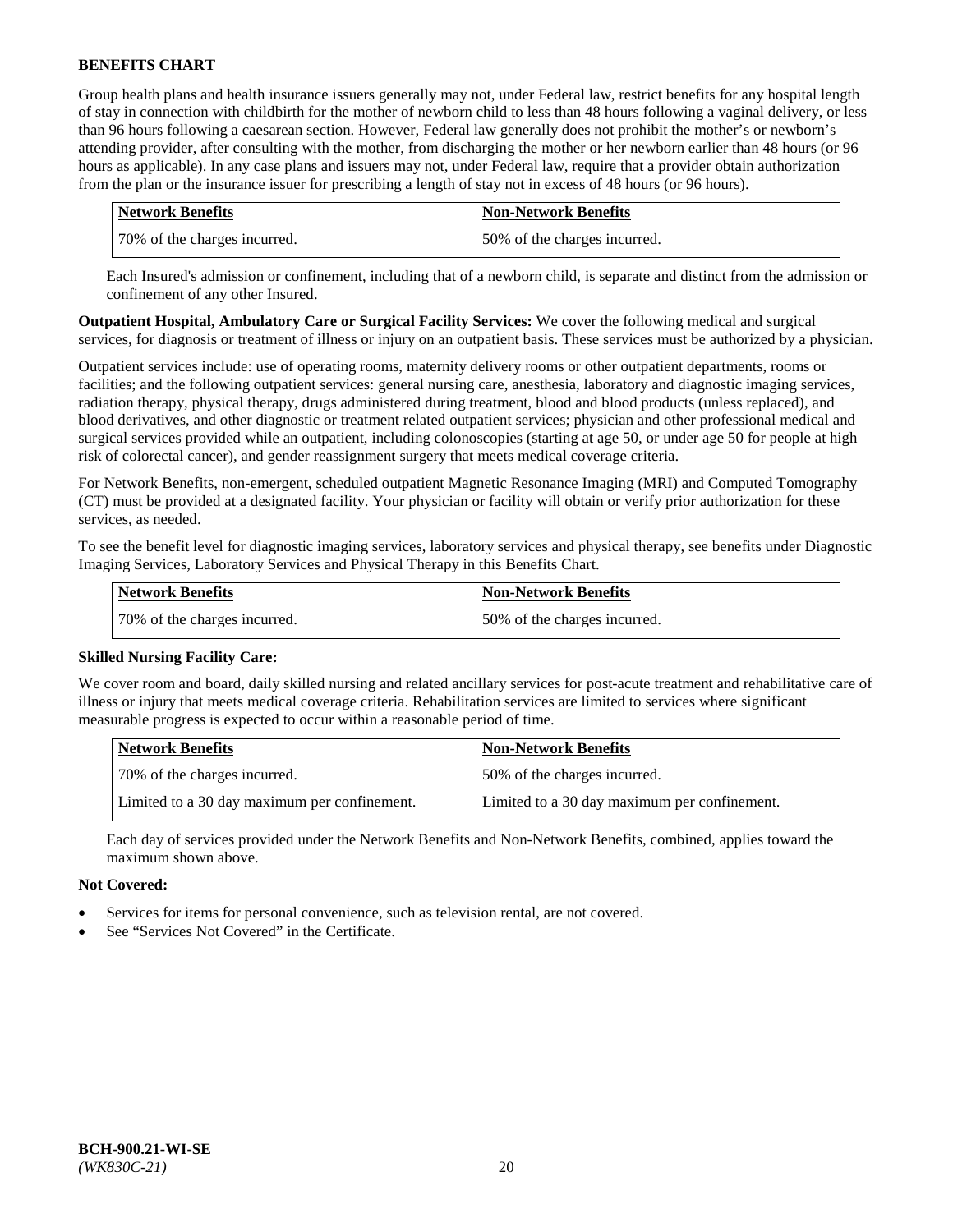# **INFERTILITY SERVICES**

## **Covered Services:**

We cover the diagnosis of infertility. These services include diagnostic procedures and tests provided in connection with an infertility evaluation, office visits and consultations to diagnose infertility.

| Network Benefits                                           | <b>Non-Network Benefits</b>  |
|------------------------------------------------------------|------------------------------|
| 70% of the charges incurred.<br>Deductible does not apply. | 50% of the charges incurred. |

Coverage is limited to office visits and consultations to diagnose infertility. Treatment is not covered.

## **Not Covered:**

- Treatment of infertility, including, but not limited to, office visits, laboratory, diagnostic imaging services, and drugs for the treatment of infertility; assisted reproduction, including, but not limited to, gamete intrafallopian tube transfer (GIFT), zygote intrafallopian tube transfer (ZIFT) intracytoplasmic sperm injection (ICSI), and/or in-vitro fertilization (IVF), and all charges associated with such procedures; reversal of sterilization; artificial insemination; and sperm, ova or embryo acquisition, retrieval or storage; however, we cover office visits and consultations to diagnose infertility.
- Services related to the establishment of surrogate pregnancy and fees for a surrogate.
- See "Services Not Covered" in the Certificate.

## **LABORATORY SERVICES**

### **Covered Services:**

We cover laboratory tests when ordered by a provider and provided in a clinic or outpatient hospital facility. This includes blood tests to detect lead exposure in children between the ages of 6 months and 72 months.

To see the benefit level for inpatient hospital or skilled nursing facility services, see benefits under "Inpatient Hospital and Skilled Nursing Facility Services" in this Benefits Chart.

**Prostate-specific antigen (PSA) test coverage.** We cover prostate cancer screening for men 40 years of age or over who are symptomatic or in a high-risk category and for all men 50 years of age or older. Coverage includes a prostate-specific antigen blood test and a digital rectal examination.

| <b>Network Benefits</b>                                     | <b>Non-Network Benefits</b>   |
|-------------------------------------------------------------|-------------------------------|
| 100% of the charges incurred.<br>Deductible does not apply. | 150% of the charges incurred. |

#### **All other laboratory services**

#### **Services for Illness or Injury**

| <b>Network Benefits</b>                                     | <b>Non-Network Benefits</b>  |
|-------------------------------------------------------------|------------------------------|
| 100% of the charges incurred.<br>Deductible does not apply. | 50% of the charges incurred. |

#### **Preventive Services**

Laboratory services associated with preventive services are covered at the benefit level shown in the "Preventive Services" section of this Benefits Chart.

## **Not Covered:**

See "Services Not Covered" in the Certificate.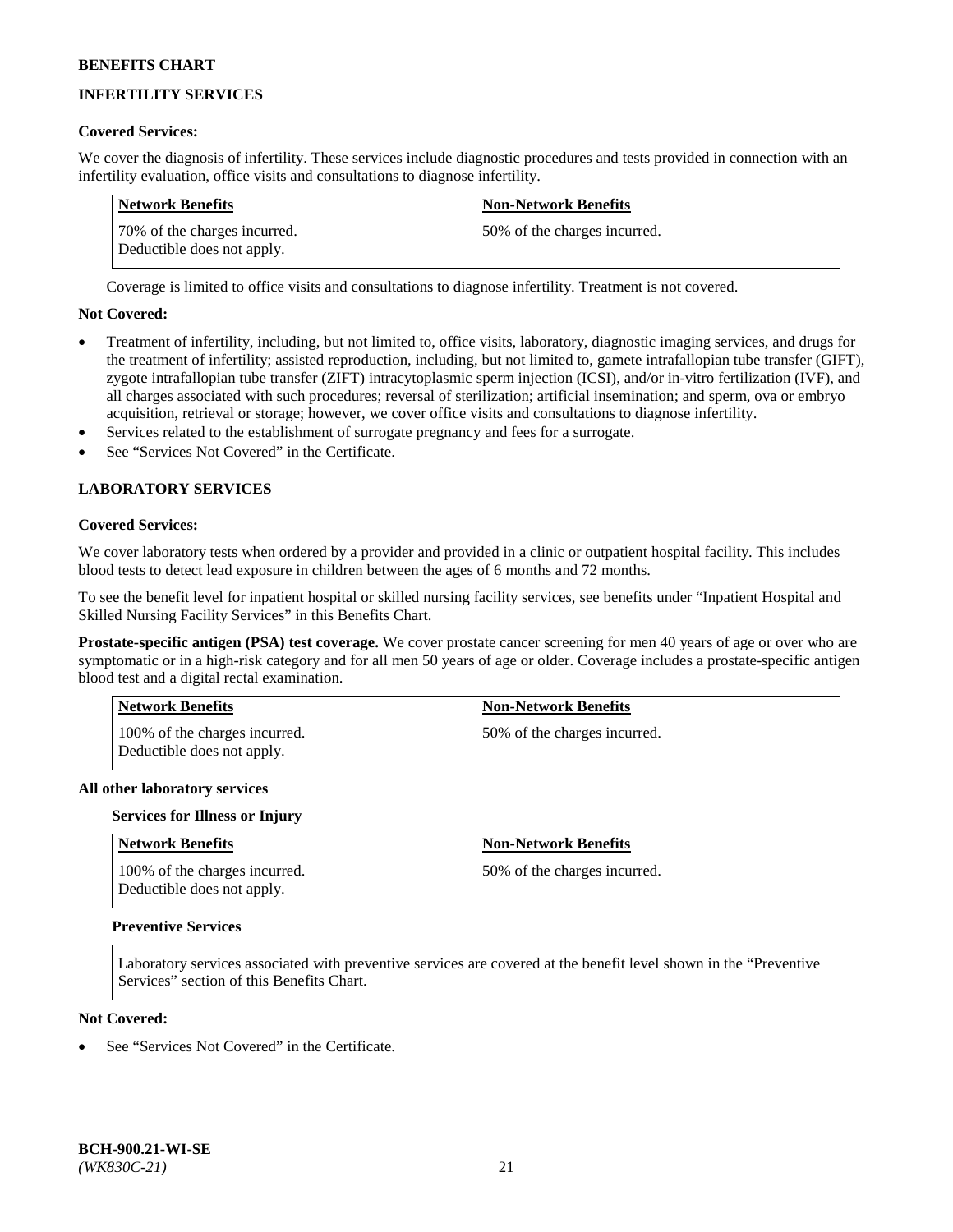# **MASTECTOMY RECONSTRUCTION BENEFIT**

## **Covered Services:**

We cover reconstruction of the breast on which the mastectomy has been performed; surgery and reconstruction of the other breast to produce symmetrical appearance, and prostheses and physical complications of all stages of mastectomy, including lymphedemas.

| <b>Network Benefits</b>                               | <b>Non-Network Benefits</b>                           |
|-------------------------------------------------------|-------------------------------------------------------|
| Coverage level is same as corresponding Network       | Coverage level is same as corresponding Non-Network   |
| Benefits, depending on type of service provided, such | Benefits, depending on type of service provided, such |
| as Office Visits for Illness or Injury, Inpatient or  | as Office Visits for Illness or Injury, Inpatient or  |
| <b>Outpatient Hospital Services.</b>                  | <b>Outpatient Hospital Services.</b>                  |

## **Not Covered:**

See "Services Not Covered" in the Certificate.

# **MEDICATION THERAPY DISEASE MANAGEMENT PROGRAM**

## **Covered Services:**

If you meet our criteria for coverage, you may qualify for our Medication Therapy Disease Management Program.

The program covers consultations with a designated Network pharmacist.

Covered services are based on established medical policies, which are subject to periodic review and modification by the medical directors. These medical policies (medical coverage criteria) are available by calling Member Services, or logging on to your "*my*HealthPartners" account at [healthpartners.com.](http://www.healthpartners.com/)

| <b>Network Benefits</b>                                     | <b>Non-Network Benefits</b> |
|-------------------------------------------------------------|-----------------------------|
| 100% of the charges incurred.<br>Deductible does not apply. | No coverage.                |

### **Not Covered:**

See "Services Not Covered" in the Certificate.

## **OFFICE VISITS FOR ILLNESS OR INJURY**

#### **Covered Services:**

We cover the following when medically necessary: professional medical and surgical services and related supplies, including biofeedback, of physicians and other health care providers; blood and blood products (unless replaced) and blood derivatives.

We cover diagnosis and treatment of illness or injury to the eyes. Where contact or eye glass lenses are prescribed as medically necessary for the post-operative treatment of cataracts or for the treatment of aphakia, or keratoconus, we cover the initial evaluation, lenses and fitting. Insureds must pay for lens replacement beyond the initial pair.

## **Office Visits**

*Primary Care Providers*

| Network Benefits                                                                                         | <b>Non-Network Benefits</b>  |
|----------------------------------------------------------------------------------------------------------|------------------------------|
| 100% of the charges incurred, subject to a<br>copayment of \$30 per visit.<br>Deductible does not apply. | 50% of the charges incurred. |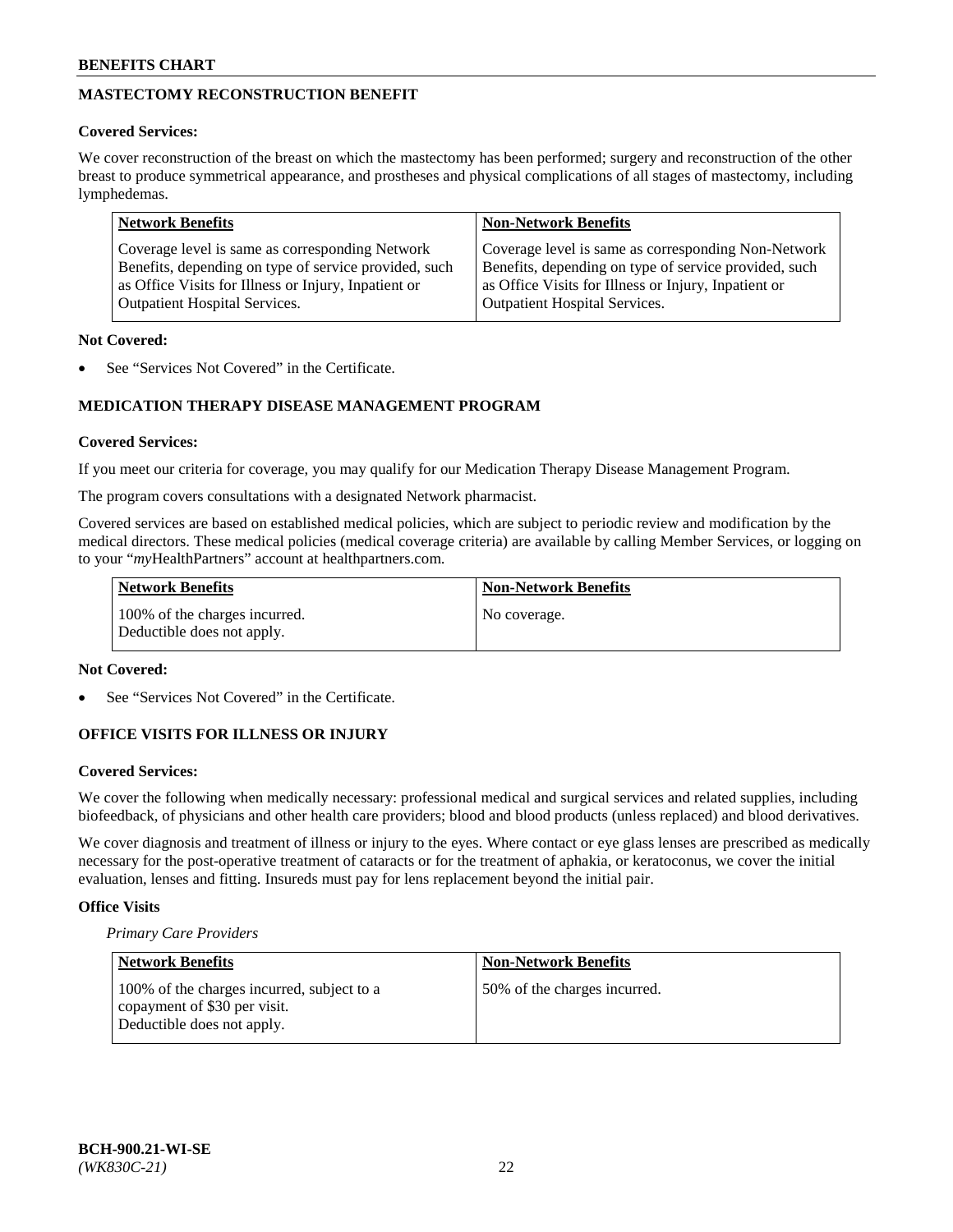*Specialty Care Providers*

| <b>Network Benefits</b>                                                                                  | <b>Non-Network Benefits</b>  |
|----------------------------------------------------------------------------------------------------------|------------------------------|
| 100% of the charges incurred, subject to a<br>copayment of \$60 per visit.<br>Deductible does not apply. | 50% of the charges incurred. |

# **Convenience Clinics**

| <b>Network Benefits</b>                                                                                  | <b>Non-Network Benefits</b>  |
|----------------------------------------------------------------------------------------------------------|------------------------------|
| 100% of the charges incurred, subject to a<br>copayment of \$15 per visit.<br>Deductible does not apply. | 50% of the charges incurred. |

## **Scheduled Telephone Visits**

| <b>Network Benefits</b>                                                                                  | <b>Non-Network Benefits</b>  |
|----------------------------------------------------------------------------------------------------------|------------------------------|
| 100% of the charges incurred, subject to a<br>copayment of \$15 per visit.<br>Deductible does not apply. | 50% of the charges incurred. |

## **E-Visits**

## **Access to Online Care through virtuwell a[t virtuwell.com](https://www.virtuwell.com/)**

| <b>Network Benefits</b>                                     | <b>Non-Network Benefits</b> |
|-------------------------------------------------------------|-----------------------------|
| 100% of the charges incurred.<br>Deductible does not apply. | Not applicable.             |

## **All Other E-Visits**

| <b>Network Benefits</b>                                                                                  | <b>Non-Network Benefits</b>  |
|----------------------------------------------------------------------------------------------------------|------------------------------|
| 100% of the charges incurred, subject to a<br>copayment of \$15 per visit.<br>Deductible does not apply. | 50% of the charges incurred. |

## **Injections Administered in a Physician's Office, other than immunizations**

## **Allergy Injections**

| <b>Network Benefits</b>                                                                                           | <b>Non-Network Benefits</b>  |
|-------------------------------------------------------------------------------------------------------------------|------------------------------|
| 100% of the charges incurred, subject to a<br>copayment of \$2 per date of service.<br>Deductible does not apply. | 50% of the charges incurred. |

## **All Other Injections**

| <b>Network Benefits</b>                                                                                           | <b>Non-Network Benefits</b>  |
|-------------------------------------------------------------------------------------------------------------------|------------------------------|
| 100% of the charges incurred, subject to a<br>copayment of \$2 per date of service.<br>Deductible does not apply. | 50% of the charges incurred. |

# **Not Covered:**

- Court ordered treatment, except as described in this Benefits Chart. Any resulting court ordered treatment for mental health services will be subject to the Certificate's requirement for medical necessity.
- See "Services Not Covered" in the Certificate.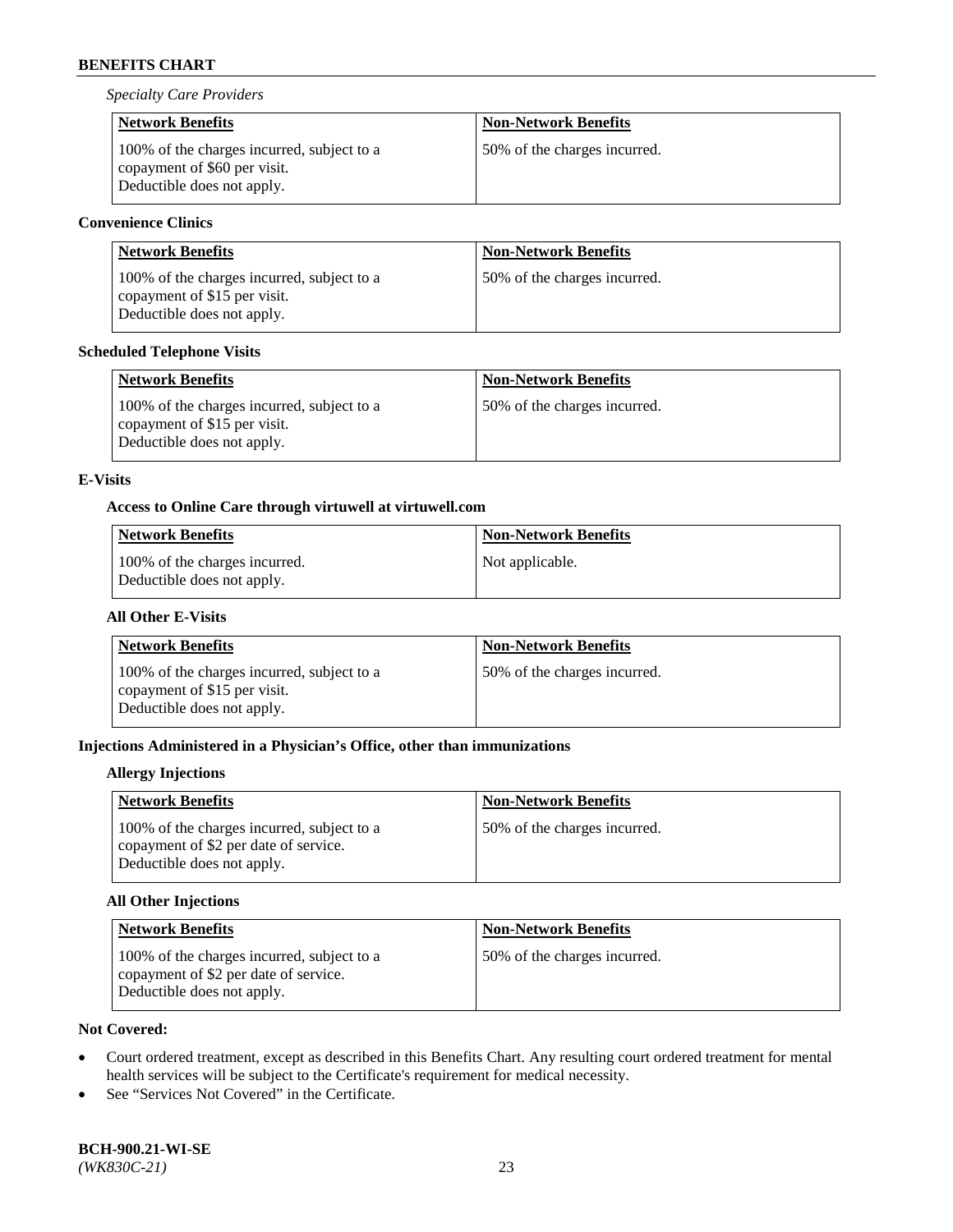# **PEDIATRIC EYEWEAR**

## **Covered Services:**

We cover pediatric eyewear for children under age 19, subject to our medical coverage criteria. Coverage under this provision will continue until the end of the month in which the child turns age 19. These medical policies (medical coverage criteria) are available by calling Member Services, or logging on to your "*my*HealthPartners" account a[t healthpartners.com.](https://www.healthpartners.com/hp/index.html)

| Network Benefits             | <b>Non-Network Benefits</b> |
|------------------------------|-----------------------------|
| 70% of the charges incurred. | No coverage.                |

Limited to one pair of eyeglasses (lenses and frames), or one pair of contact lenses per calendar year.

## **Not Covered:**

See "Services Not Covered" in the Certificate.

# **PHYSICAL THERAPY, OCCUPATIONAL THERAPY, SPEECH THERAPY AND OTHER SPECIFIED THERAPIES**

## **Covered Services:**

We cover the following physical therapy, occupational therapy and speech therapy services:

- Medically necessary rehabilitative care to correct the effects of illness or injury.
- Habilitative care rendered for congenital, developmental or medical conditions which have significantly limited the successful initiation of normal speech and normal motor development.

Massage therapy which is performed in conjunction with other treatment/modalities by a physical or occupational therapist is part of a prescribed treatment plan and is not billed separately is covered.

We cover services provided in a clinic. To see the benefit level for inpatient hospital or skilled nursing facility services, see benefits under "Inpatient Hospital and Skilled Nursing Facility Services".

## **Rehabilitative Care**

| <b>Network Benefits</b>                                                                                                                                                                                   | <b>Non-Network Benefits</b>                                                                                                   |
|-----------------------------------------------------------------------------------------------------------------------------------------------------------------------------------------------------------|-------------------------------------------------------------------------------------------------------------------------------|
| 100% of the charges incurred, subject to a<br>copayment of \$60 per visit.<br>Deductible does not apply.<br>Physical, Occupational and Speech Therapy are<br>limited to 20 visits each per calendar year. | 50% of the charges incurred.<br>Physical, Occupational and Speech Therapy are<br>limited to 20 visits each per calendar year. |

In addition to the services provided above, we cover a minimum of:

- 20 visits per calendar year for pulmonary rehabilitation therapy.
- 36 visits per calendar year for cardiac rehabilitation therapy.
- 30 visits per calendar year for post-cochlear implant aural therapy.
- 20 visits per calendar year for cognitive rehabilitation therapy.

The maximum number of visits is combined for Network Benefits and Non-Network Benefits.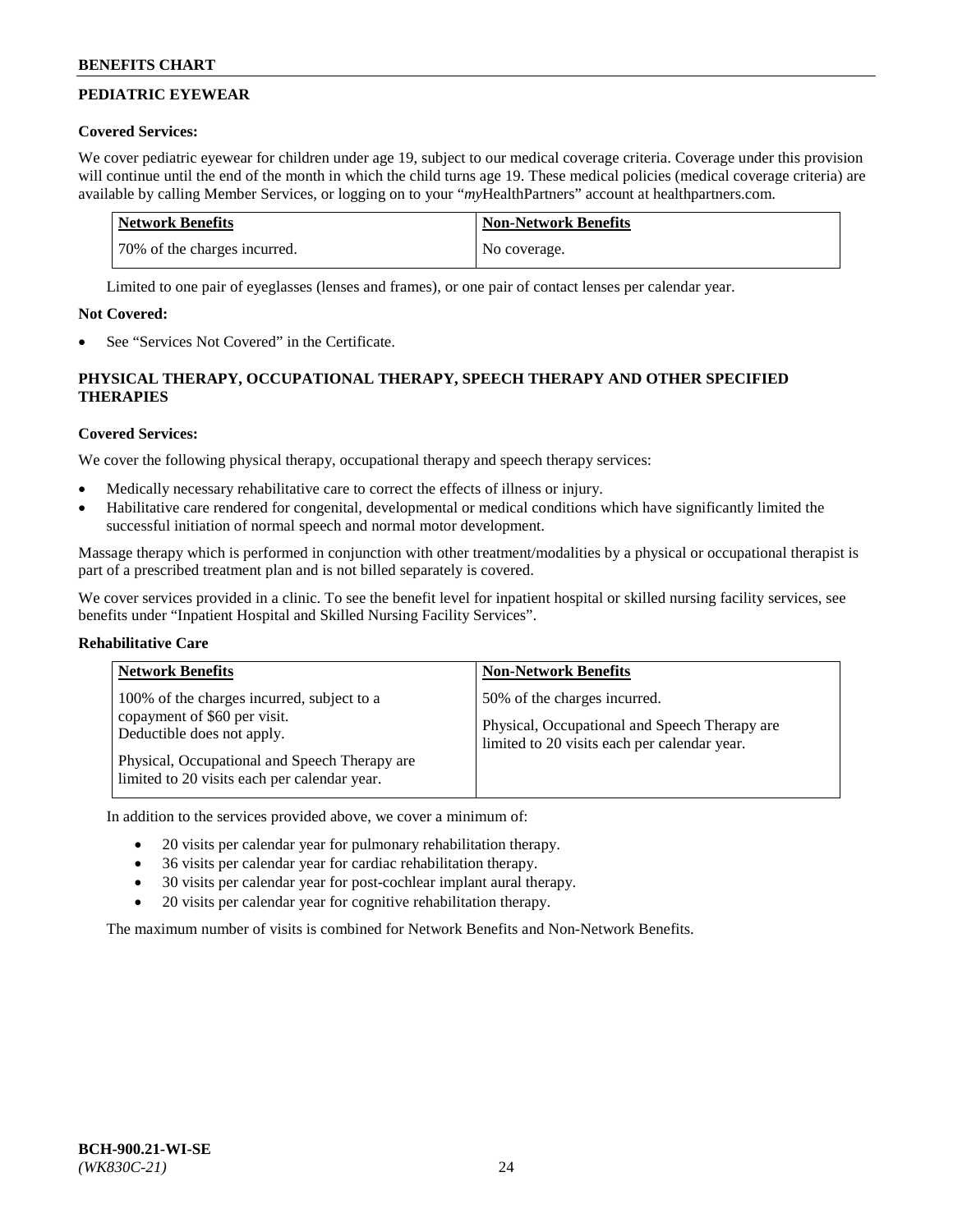### **Habilitative Services**

| <b>Network Benefits</b>                                                                                                                                                                                   | <b>Non-Network Benefits</b>                                                                                                   |
|-----------------------------------------------------------------------------------------------------------------------------------------------------------------------------------------------------------|-------------------------------------------------------------------------------------------------------------------------------|
| 100% of the charges incurred, subject to a<br>copayment of \$60 per visit.<br>Deductible does not apply.<br>Physical, Occupational and Speech Therapy are<br>limited to 20 visits each per calendar year. | 50% of the charges incurred.<br>Physical, Occupational and Speech Therapy are<br>limited to 20 visits each per calendar year. |

The maximum number of visits is combined for Network Benefits and Non-Network Benefits.

## **Not Covered:**

- Massage therapy for the purpose of comfort or convenience of the Insured.
- See "Services Not Covered" in the Certificate.

## **PRESCRIPTION DRUG SERVICES**

### **Covered Services:**

We cover prescription drugs and medications that can be self-administered or are administered in a physician's office.

We will refill a prescription for eye drops covered under this Benefits Chart if the Insured requests a refill and the original prescription specified that additional quantities would be needed, providing the refill request does not exceed the quantities needed, and the following conditions are met:

- If the Insured requests a 30-day refill supply, the request must be made between 22 and 30 days of the later of (a) the original date that the prescription was distributed to the insured or (b) the date that the most recent refill was distributed to the Insured; or
- If the Insured requests a 90-day refill supply, the request must be made between 67 and 90 days of the later of (a) the original date that the prescription was distributed to the insured or (b) the date that the most recent refill was distributed to the Insured.

#### **For Network Benefits, drugs and medications must be obtained at a Network pharmacy.**

#### **Outpatient Drugs (except as specified below)**

| <b>Network Benefits</b>                                                                                                                                                                                           | <b>Non-Network Benefits</b>  |
|-------------------------------------------------------------------------------------------------------------------------------------------------------------------------------------------------------------------|------------------------------|
| 100% of the charges incurred, subject to a copayment of<br>\$5 for generic low cost formulary drugs and 100% of<br>the charges incurred, subject to a copayment of \$25 for<br>generic high cost formulary drugs. | 50% of the charges incurred. |
| Brand name formulary drugs are covered at 100% of the<br>charges incurred, subject to a copayment of \$60.                                                                                                        |                              |
| In no event will your cost for a formulary insulin drug<br>exceed \$25.                                                                                                                                           |                              |
| Non-formulary drugs are covered at 100% of the<br>charges incurred, subject to a copayment of \$150.                                                                                                              |                              |
| Deductible does not apply.                                                                                                                                                                                        |                              |

**Oral chemotherapy drugs** are included on the Specialty Drug List. However, you pay the applicable outpatient drug copayment. As required by Wisconsin law, your maximum copayment will not be more than \$100 per prescription for a 31-day supply.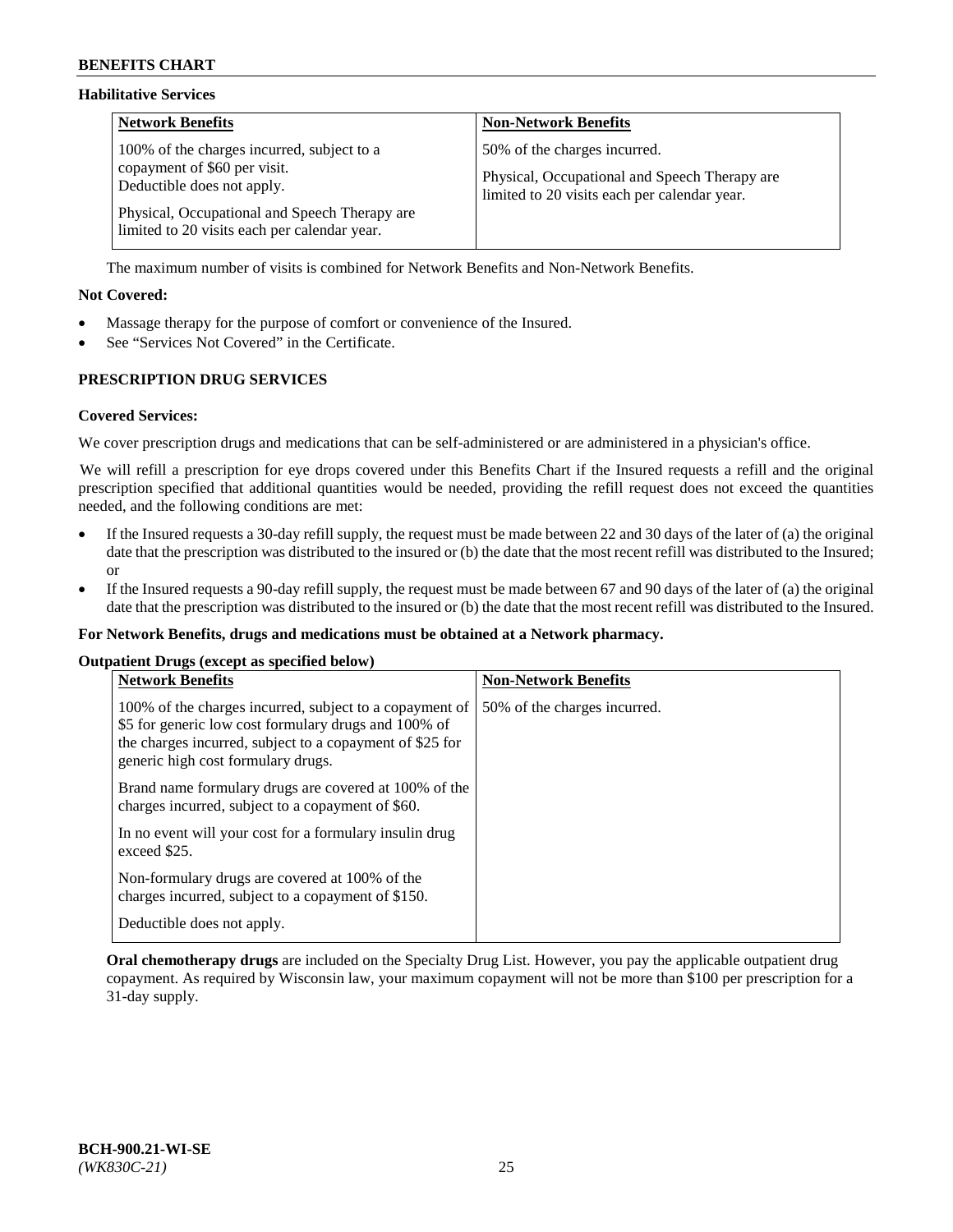## **Mail Order Drugs**

| <b>Network Benefits</b>                                                                                                                                                                                                    | <b>Non-Network Benefits</b>           |
|----------------------------------------------------------------------------------------------------------------------------------------------------------------------------------------------------------------------------|---------------------------------------|
| For your convenience, you may also get up to a 93-day<br>supply of outpatient prescription drugs that can be self-<br>administered through the designated mail order service.                                              | See Network Mail Order Drugs Benefit. |
| New prescriptions to treat certain chronic conditions<br>and trial drugs will be limited to quantity limits<br>described at the end of this section. You will have to<br>pay one copayment for your initial 31-day supply. |                                       |
| Specialty Drugs are not available through the mail order<br>service.                                                                                                                                                       |                                       |

## **Tobacco Cessation Drugs are covered for all FDA approved tobacco cessation drugs**

| <b>Network Benefits</b>                                     | <b>Non-Network Benefits</b>  |
|-------------------------------------------------------------|------------------------------|
| 100% of the charges incurred.<br>Deductible does not apply. | 50% of the charges incurred. |

#### **Contraceptive Drugs**

| <b>Network Benefits</b>                                                                                                                                         | <b>Non-Network Benefits</b>  |
|-----------------------------------------------------------------------------------------------------------------------------------------------------------------|------------------------------|
| 100% of the charges incurred for formulary drugs.<br>Deductible does not apply.                                                                                 | 50% of the charges incurred. |
| If a physician requests that a non-formulary<br>contraceptive drug be dispensed as written, the drug<br>will be covered at 100%, not subject to the deductible. |                              |

#### **Specialty Drugs which are Self-Administered**

| <b>Network Benefits</b>                                                                                              | <b>Non-Network Benefits</b> |
|----------------------------------------------------------------------------------------------------------------------|-----------------------------|
| 80% of the charges incurred.<br>Deductible does not apply.                                                           | No coverage.                |
| Specialty Drugs are limited to drugs on the Specialty<br>Drug List and must be obtained from a designated<br>vendor. |                             |

**Oral chemotherapy drugs** are included on the Specialty Drug List. However, you pay the applicable outpatient drug copayment. As required by Wisconsin law, your maximum copayment will not be more than \$100 per prescription for a 31-day supply.

#### **Limitations:**

- Certain drugs may require prior authorization as indicated on the formulary. HealthPartners may require prior authorization for the drug and also the site where the drug will be provided. Certain drugs are subject to our utilization review process and quantity limits.
- Certain non-formulary drugs require prior authorization. In addition, certain drugs may be subject to any quantity limits applied as part of our trial program.
- If an Insured requests a brand name drug when there is a generic equivalent, the brand name drug will be covered up to the charge that would apply to the generic drug, minus any required copayment. If a physician requests that a brand name drug be dispensed as written, the drug will be paid at the non-formulary benefit.
- We may require insureds to try over-the-counter (OTC) drug alternatives before approving more costly formulary prescription drugs.
- Unless otherwise specified in the Prescription Drug Services" section, you may receive up to a 31-day supply per prescription.
- A 93-day supply will be covered and dispensed only at pharmacies that participate in our extended day supply program.

**BCH-900.21-WI-SE**  *(WK830C-21)* 26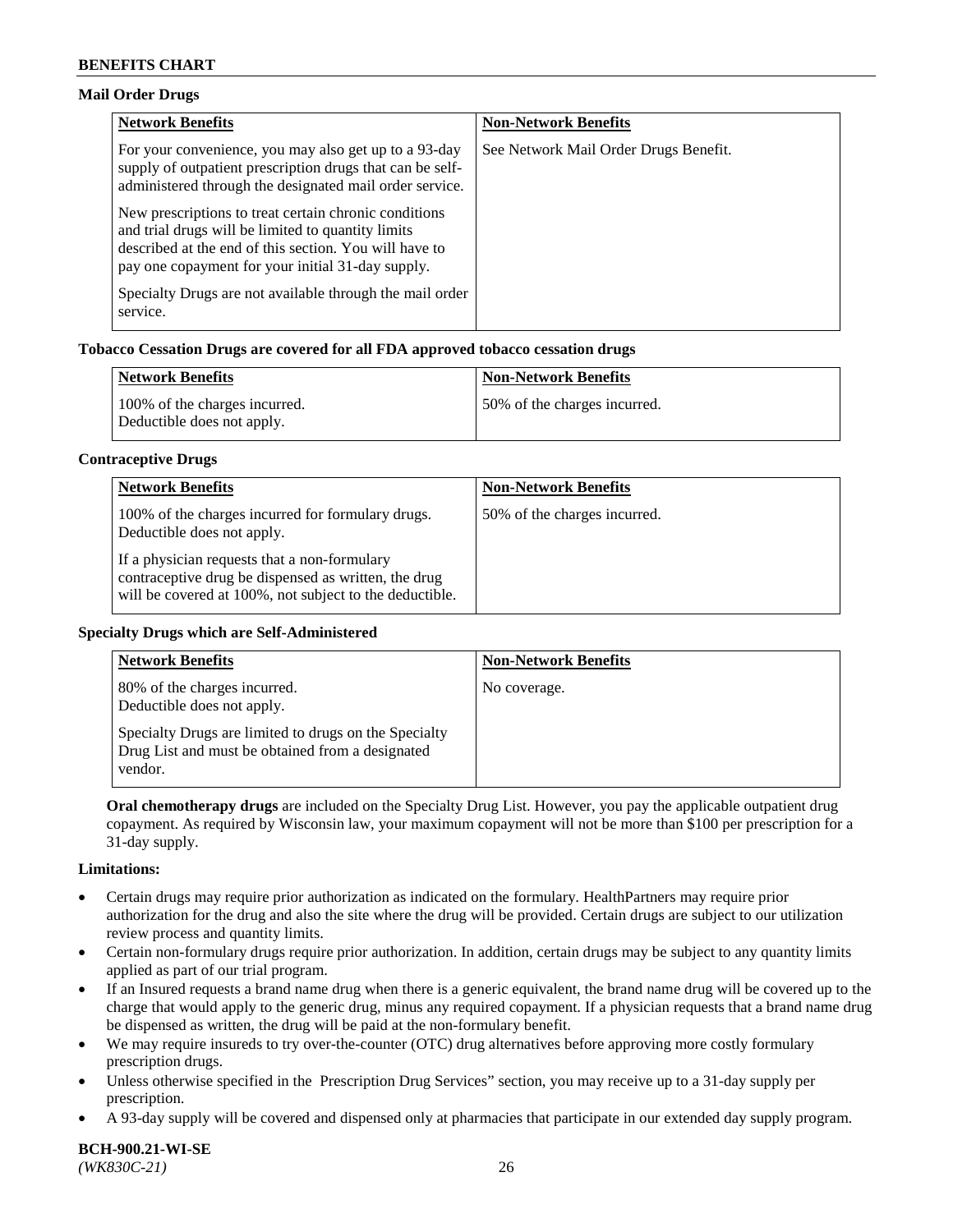- New prescriptions to treat certain chronic conditions are limited to a 31-day supply.
- No more than a 31-day supply of specialty drugs will be covered and dispensed at a time unless it's a manufacturer supplied drug that cannot be split that supplies the member with more than a 31-day supply.
- If a copayment is required, you must pay one copayment for each 31-day supply, or portion thereof. **Not Covered:**
- Replacement of prescription drugs, medications, equipment and supplies due to loss, damage or theft.
- Nonprescription (over-the-counter) drugs or medications, including, but not limited to, vitamins, supplements, homeopathic remedies, and non-FDA approved drugs, unless listed on the formulary and prescribed by a physician or legally authorized health care provider under applicable state and federal law. This exclusion does not include over-thecounter contraceptives for women as allowed under the Affordable Care Act when the Insured obtains a prescription for the item. In addition, if the Insured obtains a prescription, this exclusion does not include aspirin to prevent cardiovascular disease for men and women of certain ages; folic acid supplements for women who may become pregnant; fluoride chemoprevention supplements for children without fluoride in their water source; and iron supplements for children age 6-12 who are at risk for anemia.
- All drugs for the treatment of sexual dysfunction.
- All drugs for the treatment of growth deficiency.
- All drugs for the treatment of infertility.
- Medical cannabis.
- Drugs on the Excluded Drug List. The Excluded Drug List includes select drugs within a therapy class that are not eligible for coverage. This includes drugs that may be excluded for certain indications. The Excluded Drug List is available at [healthpartners.com.](http://www.healthpartners.com/)
- Drugs that are newly approved by the FDA until they are reviewed and approved by HealthPartners Pharmacy and Therapeutics Committee.
- Medical devices approved by the FDA will not be covered under the Prescription Drug Services section unless they are on our formulary. Covered medical devices are generally submitted and reimbursed under your medical benefits.
- See "Services Not Covered" in the Certificate.

## **PREVENTIVE SERVICES**

#### **Applicable Definitions:**

**Routine Preventive Services** are routine health care services that include screenings, check-ups and counseling to prevent illness, disease or other health problems before symptoms occur.

**Diagnostic Services** are services to help a provider understand your symptoms, diagnose illness and decide what treatment may be needed. They may be the same services that are listed as preventive services, but they are being used as diagnostic services. Your provider will determine if these services are preventive or diagnostic. These services are not preventive if received as part of a visit to diagnose, manage or maintain an acute or chronic medical condition, illness or injury. When that occurs, unless otherwise indicated below, standard deductibles, copayments or coinsurance apply.

#### **Covered Services:**

We cover preventive services that meet any of the requirements under the Affordable Care Act (ACA) shown in the bulleted items below. These preventive services are covered at 100% under the Network Benefits with no deductible, copayments or coinsurance. (If a preventive service is not required by the ACA and it is covered at a lower benefit level, it will be specified below.) Preventive benefits mandated under the ACA are subject to periodic review and modification. Changes would be effective in accordance with the federal rules. Preventive services mandated by the ACA include:

- Evidence-based items or services that have in effect a rating of A or B in the current recommendations of the United States Preventive Services Task Force with respect to the individual;
- Immunizations for routine use in children, adolescents, and adults that have in effect a recommendation from the Advisory Committee on Immunization Practices of the Centers for Disease Control and Prevention with respect to the individual;
- With respect to infants, children, and adolescents, evidence-informed preventive care and screenings provided for in comprehensive guidelines supported by the Health Resources and Services Administration; and
- With respect to women, preventive care and screenings provided for in comprehensive guidelines supported by the Health Resources and Services Administration.

Covered services are based on established medical policies, which are subject to periodic review and modification by the medical or dental directors. These medical policies (medical coverage criteria) are available by calling Member Services, or logging on to your "*my*HealthPartners" account at [healthpartners.com.](https://www.healthpartners.com/hp/index.html)

**BCH-900.21-WI-SE**  *(WK830C-21)* 27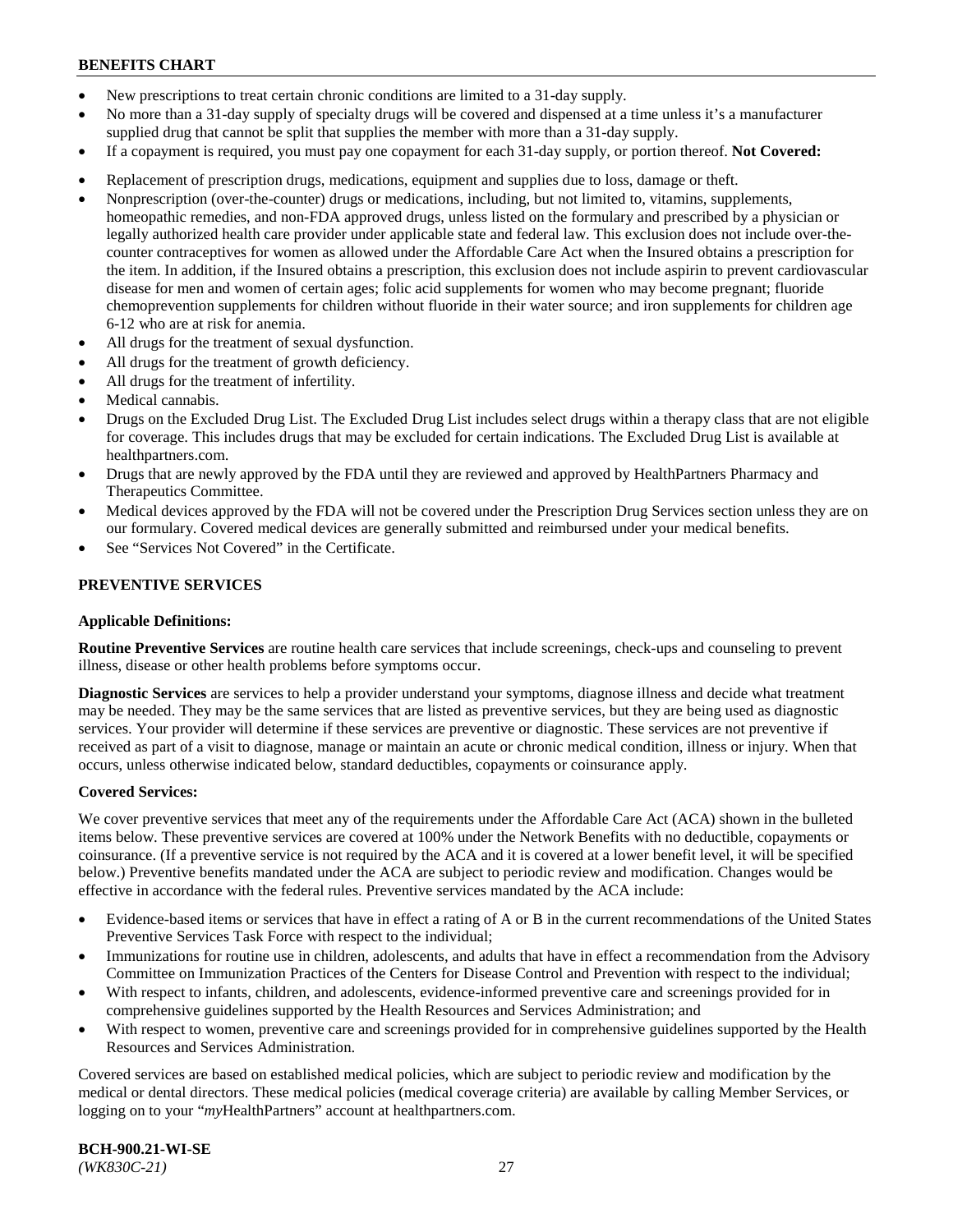## **ACA and state mandated preventive services are covered as follows:**

**Routine Health Exams and Periodic Health Assessments.** A physician or health care provider will counsel you as to how often health assessments are needed based on age, sex and health status. This includes screening and counseling for tobacco cessation and all FDA approved tobacco cessation medications including over-the-counter drugs (as shown in the Prescription Drug Services section).

| Network Benefits                                            | <b>Non-Network Benefits</b>   |
|-------------------------------------------------------------|-------------------------------|
| 100% of the charges incurred.<br>Deductible does not apply. | 150% of the charges incurred. |

**Child Health Supervision Services.** This includes pediatric preventive services such as newborn screenings, appropriate immunizations, developmental assessments and laboratory services appropriate to the age of the child from birth to 72 months and appropriate immunizations to age 18.

| <b>Network Benefits</b>                                     | <b>Non-Network Benefits</b>  |
|-------------------------------------------------------------|------------------------------|
| 100% of the charges incurred.<br>Deductible does not apply. | 50% of the charges incurred. |

### **Routine Prenatal Care and Exams**

| <b>Network Benefits</b>                                     | <b>Non-Network Benefits</b>   |
|-------------------------------------------------------------|-------------------------------|
| 100% of the charges incurred.<br>Deductible does not apply. | 150% of the charges incurred. |

**Routine Postnatal Care.** This includes health exams, assessments, education and counseling relating to the period immediately after childbirth.

| <b>Network Benefits</b>                                     | <b>Non-Network Benefits</b>  |
|-------------------------------------------------------------|------------------------------|
| 100% of the charges incurred.<br>Deductible does not apply. | 50% of the charges incurred. |

**Routine Screening Procedures for Cancer.** This includes colorectal screening starting at age 50 and under age 50 for people at high risk of colorectal cancer. This also includes cancer screenings recommended by the USPSTF with an A or B rating. Women's preventive health services below describe additional routine screening procedures for cancer.

| Network Benefits                                            | <b>Non-Network Benefits</b>  |
|-------------------------------------------------------------|------------------------------|
| 100% of the charges incurred.<br>Deductible does not apply. | 50% of the charges incurred. |

**Professional Voluntary Family Planning Services.** This includes services to prevent or delay a pregnancy, including counseling and education. Services must be provided by a licensed provider.

| Network Benefits                                            | <b>Non-Network Benefits</b>  |
|-------------------------------------------------------------|------------------------------|
| 100% of the charges incurred.<br>Deductible does not apply. | 50% of the charges incurred. |

## **Adult Immunizations**

| <b>Network Benefits</b>                                     | Non-Network Benefits         |
|-------------------------------------------------------------|------------------------------|
| 100% of the charges incurred.<br>Deductible does not apply. | 50% of the charges incurred. |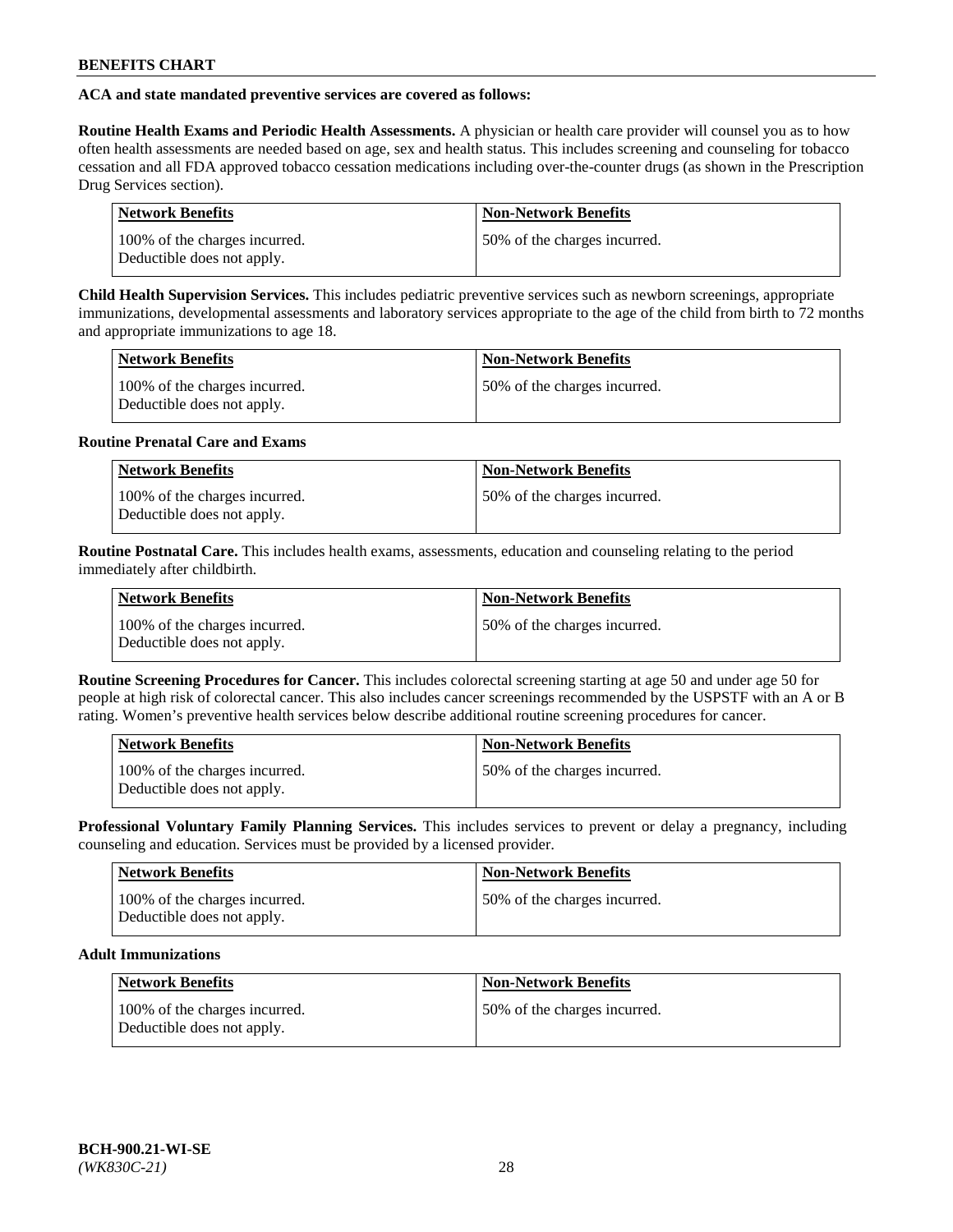**Women's Preventive Health Services.** This includes mammograms, screenings for cervical cancer (pap smears), breast pumps, human papillomavirus (HPV) testing, counseling for sexually transmitted infections, counseling and screening for human immunodeficiency virus (HIV), and all FDA approved contraceptive methods as prescribed by a doctor, sterilization procedures, education and counseling (see the Prescription Drug Services section for coverage of oral contraceptive drugs). We also provide genetic screening for BRCA if someone in your family has the gene or you have a diagnosis of cancer.

The U.S. Preventive Services Task Force (USPSTF) recommends screening mammography, with or without clinical breast examination (CBE), every 1-2 years for women aged 40 and older. For women age 50 and older, we cover an annual mammogram.

| Network Benefits                                            | <b>Non-Network Benefits</b>  |
|-------------------------------------------------------------|------------------------------|
| 100% of the charges incurred.<br>Deductible does not apply. | 50% of the charges incurred. |

**Obesity Screening and Management.** We cover obesity screening and counseling for all ages during a routine preventive care exam. If you are age 18 or older and have a body mass index of 30 or more, we also cover intensive obesity management to help you lose weight. Your primary care doctor can coordinate these services.

| Network Benefits                                            | <b>Non-Network Benefits</b>  |
|-------------------------------------------------------------|------------------------------|
| 100% of the charges incurred.<br>Deductible does not apply. | 50% of the charges incurred. |

**Preventive Medications.** We cover preventive medications currently recommended by USPSTF with an A or B rating if they are prescribed by your medical provider and they are listed on our formulary. Preventive medications are subject to periodic review and modification. Changes would be effective in accordance with the federal rules and reflected in our current medical coverage criteria for preventive care services.

| <b>Network Benefits</b>                                     | <b>Non-Network Benefits</b>  |
|-------------------------------------------------------------|------------------------------|
| 100% of the charges incurred.<br>Deductible does not apply. | 50% of the charges incurred. |

**In addition to any ACA or state mandated preventive services referenced above, we cover the following eligible services:**

## **Routine Eye and Hearing Exams**

| <b>Network Benefits</b>                                     | <b>Non-Network Benefits</b>  |
|-------------------------------------------------------------|------------------------------|
| 100% of the charges incurred.<br>Deductible does not apply. | 50% of the charges incurred. |

**Ovarian Cancer Surveillance Test for Women who are at Risk.** "At risk for ovarian cancer" means (1) having a family history that includes any of the following: one or more first-degree or second-degree relatives with ovarian cancer, clusters of female relatives with breast cancer or nonpolyposis colorectal cancer; or (2) testing positive for BRCA1 or BRCA2 mutations. "Surveillance test for ovarian cancer" means annual screening using CA-125 serum tumor marker testing, transvaginal ultrasound, pelvic examination or other proven ovarian screening tests currently being evaluated by the federal Food and Drug Administration or by the National Cancer Institute.

| <b>Network Benefits</b>                               | <b>Non-Network Benefits</b>                           |
|-------------------------------------------------------|-------------------------------------------------------|
| Coverage level is same as corresponding Network       | Coverage level is same as corresponding Non-Network   |
| Benefits, depending on type of service provided, such | Benefits, depending on type of service provided, such |
| as Diagnostic Imaging Services, Laboratory Services   | as Diagnostic Imaging Services, Laboratory Services   |
| or Office Visits for Illness or Injury, or Preventive | or Office Visits for Illness or Injury, or Preventive |
| Services.                                             | Services.                                             |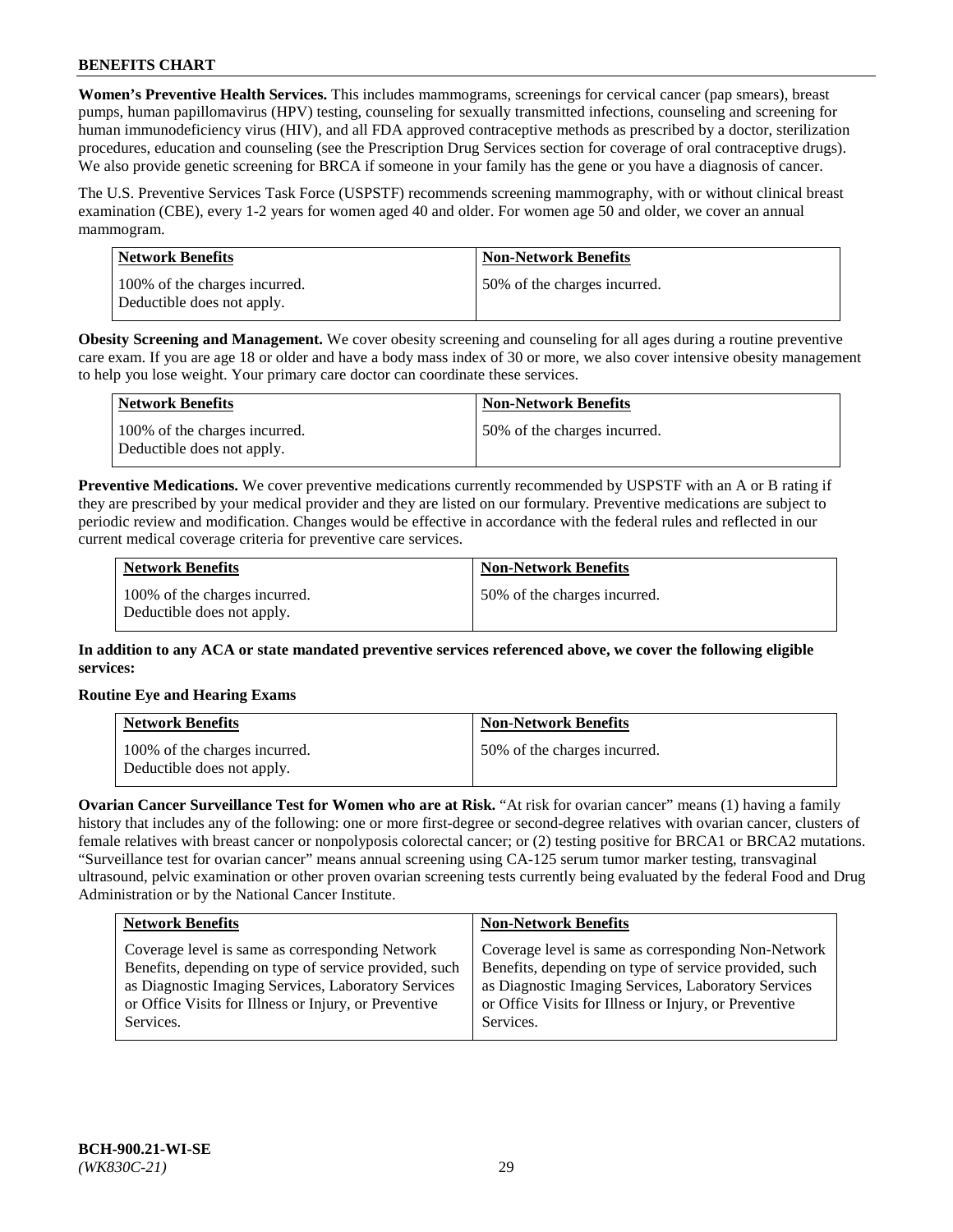### **Limitations:**

• Services are not preventive if received as part of a visit to diagnose, manage or maintain an acute or chronic medical condition, illness or injury. When that occurs, unless otherwise indicated above, standard deductibles, copayments or coinsurance apply.

### **Not Covered:**

See "Services Not Covered" in the Certificate.

## **TRANSPLANT SERVICES**

#### **Applicable Definitions:**

**Autologous.** This is when the source of cells is from the individual's own marrow or stem cells.

**Allogeneic.** This is when the source of cells is from a related or unrelated donor's marrow or stem cells.

**Allogeneic Bone Marrow Transplant.** This is when the bone marrow is harvested from the related or unrelated donor and stored. The patient undergoes treatment which includes tumor ablation with high-dose chemotherapy and/or radiation. The bone marrow is reinfused (transplanted).

**Autologous Bone Marrow Transplant.** This is when the bone marrow is harvested from the individual and stored. The patient undergoes treatment which includes tumor ablation with high-dose chemotherapy and/or radiation. The bone marrow is reinfused (transplanted).

**Autologous/Allogeneic Stem Cell Support.** This is a treatment process that includes stem cell harvest from either bone marrow or peripheral blood, tumor ablation with high-dose chemotherapy and/or radiation, stem cell reinfusion, and related care. Autologous/allogeneic bone marrow transplantation and high dose chemotherapy with peripheral stem cell rescue/support are considered to be autologous/allogeneic stem cell support.

**Designated Transplant Center.** This is any health care provider, group or association of health care providers designated by us to provide services, supplies or drugs for specified transplants for our Insureds.

**Transplant Services.** This is transplantation (including retransplants) of the human organs or tissue listed below, including all related post-surgical treatment, follow-up care and drugs and multiple transplants for a related cause. Transplant services do not include other organ or tissue transplants or surgical implantation of mechanical devices functioning as a human organ, except surgical implantation of an FDA approved Ventricular Assist Device (VAD) or total artificial heart, functioning as a temporary bridge to heart transplantation.

Prior authorization is required prior to consultation to support coordination of care and benefits.

#### **Covered Services:**

We cover eligible transplant services (as defined above) while you are covered under the Certificate. Transplants that will be considered for coverage are limited to the following:

- Kidney transplants for end-stage disease.
- Cornea transplants for end-stage disease.
- Heart transplants for end-stage disease.
- Lung transplants or heart/lung transplants for: (1) primary pulmonary hypertension; (2) Eisenmenger's syndrome; (3) endstage pulmonary fibrosis; (4) alpha 1 antitrypsin disease; (5) cystic fibrosis; and (6) emphysema.
- Liver transplants for: (1) biliary atresia in children; (2) primary biliary cirrhosis; (3) post-acute viral infection (including hepatitis A, hepatitis B antigen e negative and hepatitis C) causing acute atrophy or post-necrotic cirrhosis; (4) primary sclerosing cholangitis; (5) alcoholic cirrhosis; and (6) hepatocellular carcinoma.
- Allogeneic bone marrow transplants or peripheral stem cell support associated with high dose chemotherapy for: (1) acute myelogenous leukemia; (2) acute lymphocytic leukemia; (3) chronic myelogenous leukemia; (4) severe combined immunodeficiency disease; (5) Wiskott-Aldrich syndrome; (6) aplastic anemia; (7) sickle cell anemia; (8) non-relapsed or relapsed non-Hodgkin's lymphoma; (9) multiple myeloma; and (10) testicular cancer.
- Autologous bone marrow transplants or peripheral stem cell support associated with high-dose chemotherapy for: (1) acute leukemias; (2) non-Hodgkin's lymphoma; (3) Hodgkin's disease; (4) Burkitt's lymphoma; (5) neuroblastoma; (6) multiple myeloma; (7) chronic myelogenous leukemia; and (8) non-relapsed non-Hodgkin's lymphoma.
- Pancreas transplants for simultaneous pancreas-kidney transplants for diabetes, pancreas after kidney, living related segmental simultaneous pancreas kidney transplantation and pancreas transplant alone.